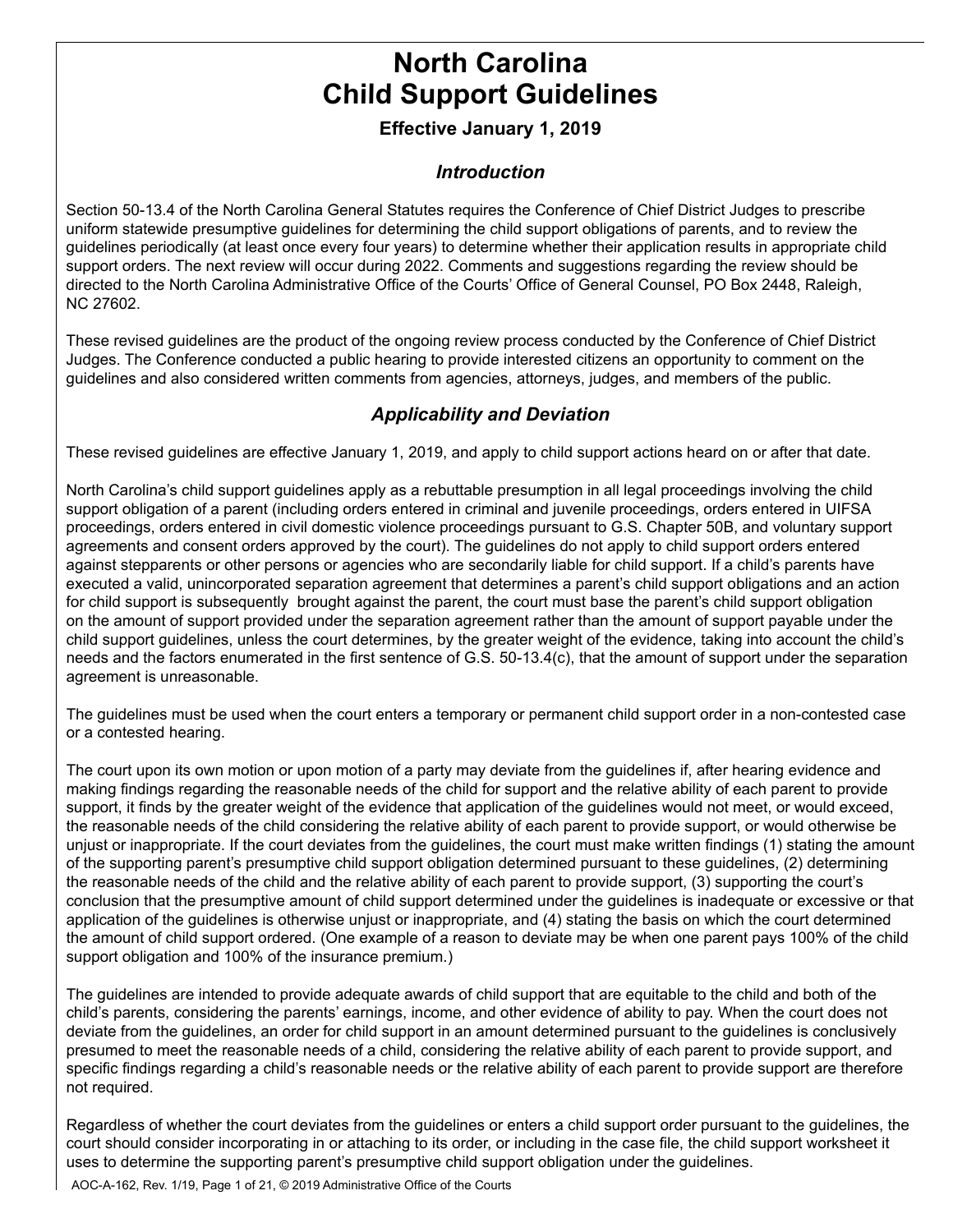#### **Retroactive Child Support**

In a direct response to *Respess v. Respess,* 232 N.C. App. 611, 754 S.E.2d 691 (2014), the 2014 General Assembly amended G.S. 50-13.4(c1) to provide that "the Conference of Chief District Judges shall prescribe uniform statewide presumptive guidelines for the computation of child support obligations, including retroactive support obligations [. . .]"

In cases involving a parent's obligation to support his or her child for a period before a child support action was filed (i.e., cases involving claims for "retroactive child support" or "prior maintenance"), a court may determine the amount of the parent's obligation (a) by determining the amount of support that would have been required had the guidelines been applied at the beginning of the time period for which support is being sought, or (b) based on the parent's fair share of actual expenditures for the child's care. However, if a child's parents have executed a valid, unincorporated separation agreement that determined a parent's child support obligation for the period of time before the child support action was filed, the court shall not enter an order for retroactive child support or prior maintenance in an amount different than the amount required by the unincorporated separation agreement.

#### **Self-Support Reserve; Supporting Parents With Low Incomes**

The guidelines include a self-support reserve that ensures that obligors have sufficient income to maintain a minimum standard of living based on the 2018 federal poverty level for one person (\$1,012.00 per month). For obligors with an adjusted gross income of less than \$1,108.00, the Guidelines require, absent a deviation, the establishment of a minimum support order (\$50). For obligors with adjusted gross incomes above \$1,108.00, the Schedule of Basic Support Obligations incorporates a further adjustment to maintain the self-support reserve for the obligor.

If the obligor's adjusted gross income falls within the shaded area of the Schedule and Worksheet A is used, the basic child support obligation and the obligor's total child support obligation are computed using only the obligor's income. In these cases, childcare and health insurance premiums should not be used to calculate the child support obligation. However, payment of these costs or other extraordinary expenses by either parent may be a basis for deviation. This approach prevents disproportionate increases in the child support obligation with moderate increases in income and protects the integrity of the self-support reserve. In all other cases, the basic child support obligation is computed using the combined adjusted gross incomes of both parents.

#### **Determination Of Support In Cases Involving High Combined Income**

In cases in which the parents' combined adjusted gross income is more than \$30,000 per month (\$360,000 per year), the supporting parent's basic child support obligation cannot be determined by using the child support schedule.

In cases in which the parents' combined income is above \$30,000 per month, the court should set support in such amount as to meet the reasonable needs of the child for health, education, and maintenance, having due regard to the estates, earnings, conditions, accustomed standard of living of the child and the parties, the child care and homemaker contributions of each party, and other facts of the particular case, as provided in the first sentence of G.S. 50-13.4(c). The schedule of basic child support may be of assistance to the court in determining a minimal level of child support.

#### **Assumptions And Expenses Included In Schedule Of Basic Child Support Obligations**

North Carolina's child support guidelines are based on the "income shares" model, which was developed under the Child Support Guidelines Project funded by the U.S. Office of Child Support Enforcement and administered by the National Center for State Courts. The income shares model is based on the concept that child support is a shared parental obligation and that a child should receive the same proportion of parental income he or she would have received if the child's parents lived together. The schedule of basic child support obligations is based primarily on an analysis by the Center for Policy Research of economic research regarding family expenditures for children.

The child support schedule that is a part of the guidelines is based on economic data which represent adjusted estimates of average total household spending for children between birth and age 18, excluding child care, health insurance, and health care costs in excess of \$250 per year. Expenses incurred in the exercise of visitation are not factored into the schedule.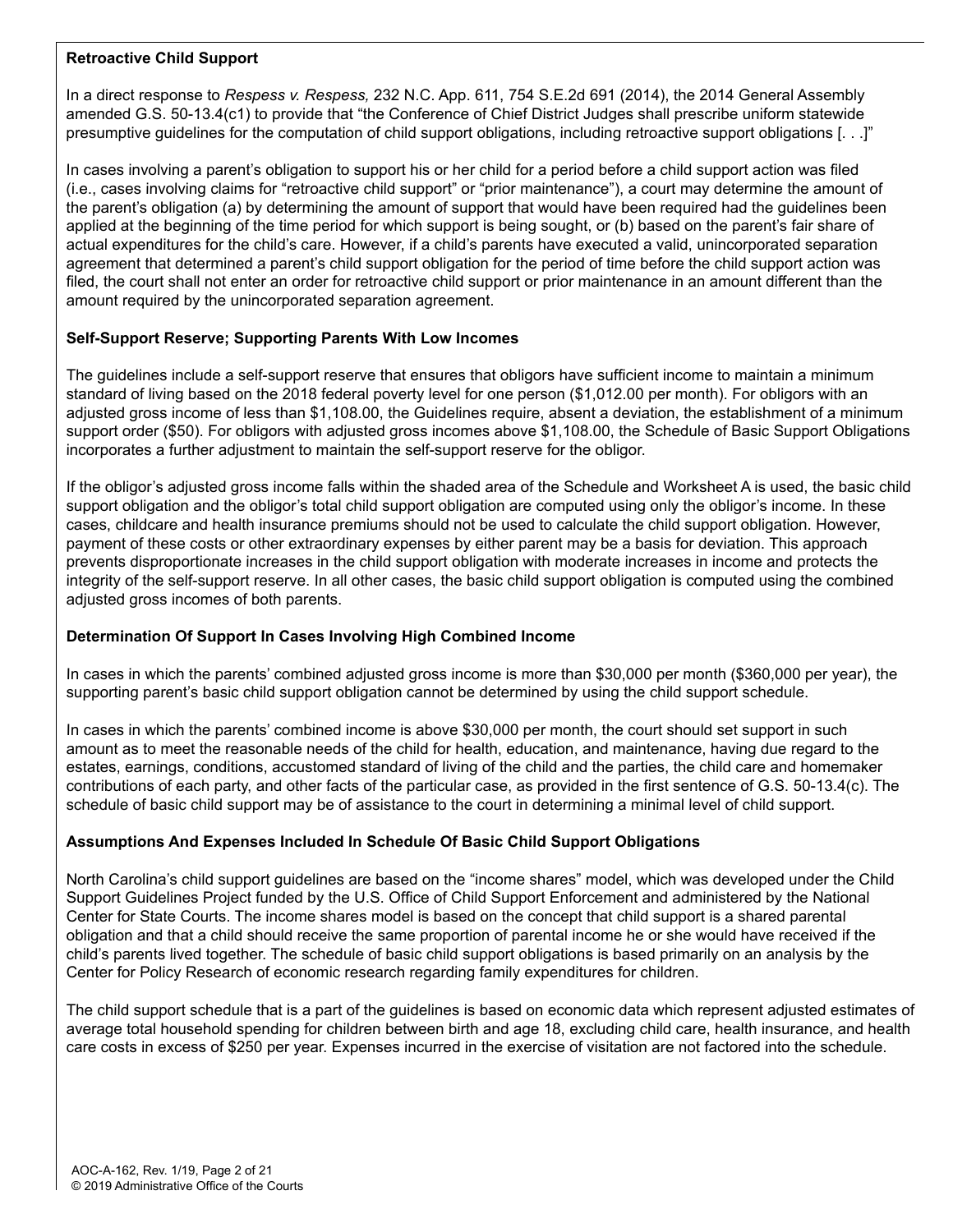#### **Income**

The Schedule of Basic Child Support Obligations is based upon net income converted to gross annual income by incorporating the federal tax rates, North Carolina tax rates and FICA. Gross income is income before deductions for federal or state income taxes, Social Security or Medicare taxes, health insurance premiums, retirement contributions, or other amounts withheld from income.

*(1) Gross Income.* "Income" means a parent's actual gross income from any source, including but not limited to income from employment or self-employment (salaries, wages, commissions, bonuses, dividends, severance pay, etc.), ownership or operation of a business, partnership, or corporation, rental of property, retirement or pensions, interest, trusts, annuities, capital gains, Social Security benefits, workers compensation benefits, unemployment insurance benefits, disability pay and insurance benefits, gifts, prizes and alimony or maintenance received from persons other than the parties to the instant action. When income is received on an irregular, non-recurring, or one-time basis, the court may average or prorate the income over a specified period of time or require an obligor to pay as child support a percentage of his or her non-recurring income that is equivalent to the percentage of his or her recurring income paid for child support.

Specifically excluded from income are adoption assistance benefits and benefits received from means-tested public assistance programs, including but not limited to Temporary Assistance to Needy Families (TANF), Supplemental Security Income (SSI), Electronic Food and Nutrition Benefits, and General Assistance. Also specifically excluded from income are (1) child support payments received on behalf of a child other than the child for whom support is being sought in the present action, (2) employer contributions toward future Social Security and Medicare payments for an employee, and (3) amounts that are paid by a parent's employer directly to a third party or entity for health, disability or life insurance or retirement benefits and are not withheld or deducted from the parent's wages, salary or pay.

Veterans Administration benefits and Social Security benefits received for the benefit of a child as a result of the disability or retirement of either parent are included as income attributed to the parent on whose earnings record the benefits are paid, but are deductible from that parent's child support obligation if the benefits are paid to the other parent. If the Social Security or Veterans Administration benefits received by the child are based on the disability or retirement of the obligor and exceed the obligor's child support obligation, no order for prospective child support should be entered, unless the court decides to deviate.

Except as otherwise provided, income does not include the income of a person who is not a parent of a child for whom support is being determined, regardless of whether that person is married to or lives with the child's parent or has physical custody of the child.

*(2) Income from Self-Employment or Operation of a Business.* Gross income from self-employment, rent, royalties, proprietorship of a business, or joint ownership of a partnership or closely held corporation, is defined as gross receipts minus ordinary and necessary expenses required for self-employment or business operation. Ordinary and necessary business expenses do not include amounts allowable by the Internal Revenue Service for the accelerated component of depreciation expenses, investment tax credits, or any other business expenses determined by the court to be inappropriate for determining gross income. In general, income and expenses from self-employment or operation of a business should be carefully reviewed to determine an appropriate level of gross income available to the parent to satisfy a child support obligation. In most cases, this amount will differ from a determination of business income for tax purposes.

Expense reimbursements or in-kind payments (for example, use of a company car, free housing, or reimbursed meals) received by a parent in the course of employment, self-employment, or operation of a business are counted as income if they are significant and reduce personal living expenses.

*(3) Potential or Imputed Income.* If the court finds that a parent's voluntary unemployment or underemployment is the result of the parent's bad faith or deliberate suppression of income to avoid or minimize his or her child support obligation, child support may be calculated based on the parent's potential, rather than actual, income. Potential income may not be imputed to a parent who is physically or mentally incapacitated or is the primary custodian for a child who is under the age of three years and for whom child support is being determined. In compliance with 45 C.F.R. § 302.56(c)(3), incarceration may not be treated as voluntary unemployment in establishing or modifying a child support order.

The amount of potential income imputed to a parent must be based on the parent's assets, residence, employment potential and probable earnings level, based on the parent's recent work history, occupational qualifications and prevailing job opportunities and earning levels in the community and other relevant background factors relating to the parent's actual earning potential. If the parent has no recent work history or vocational training, potential income should not be less than the minimum hourly wage for a 35-hour work week.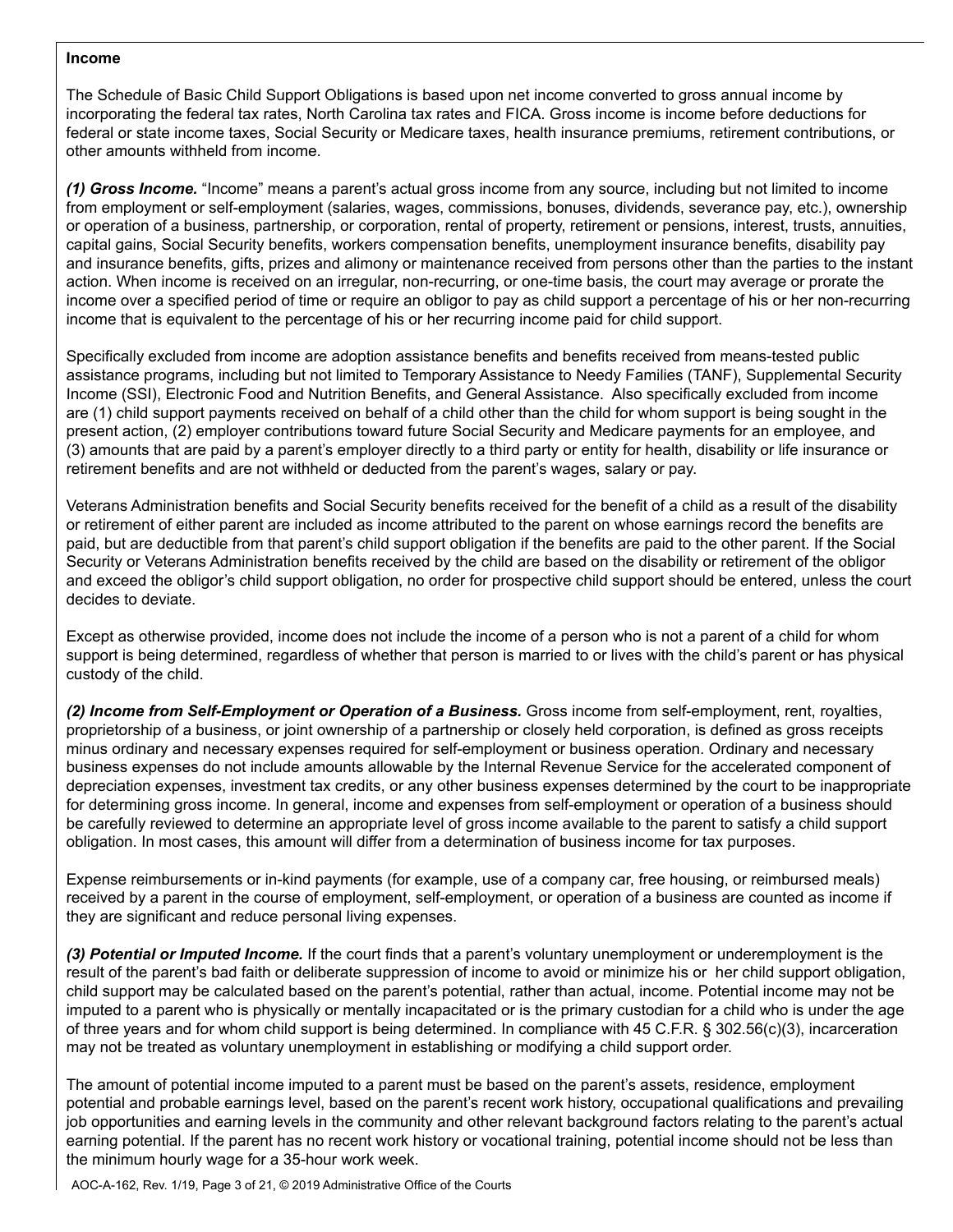*(4) Income Verification.* Child support calculations under the guidelines are based on the parents' current incomes at the time the order is entered. Income statements of the parents should be verified through documentation of both current and past income. Suitable documentation of current earnings (at least one full month) includes pay stubs, employer statements, or business receipts and expenses, if self-employed. Documentation of current income must be supplemented with copies of the most recent tax return to provide verification of earnings over a longer period. Sanctions may be imposed for failure to comply with this provision on the motion of a party or by the court on its own motion.

#### **Existing Support Obligations And Responsibility For Other Children**

Current child support payments actually made by a parent under any existing court order, separation agreement, or voluntary support arrangement are deducted from the parent's gross income, regardless of whether the child or children for whom support is being paid was/were born before or after the child or children for whom support is being determined. Payments on arrearages are not deducted. The court may consider a voluntary support arrangement as an existing child support obligation when the supporting parent has consistently paid child support for a reasonable and extended period of time. **The fact that a parent pays child support for two or more families under two or more child support orders, separation agreements, or voluntary support arrangements may be considered as a factor warranting deviation from the child support guidelines.** When establishing, reviewing, or modifying a child support order, the court shall consider, during the same session of court if possible, all other requests to establish, review, or modify any other support order involving the same non-custodial parent.

Any payment of alimony made by a parent to any person is not deducted from gross income but may be considered as a factor to vary from the final presumptive child support obligation.

A parent's financial responsibility (as determined below) for his or her natural or adopted children who currently reside with the parent (other than children for whom child support is being determined in the pending action) is deducted from the parent's gross income. Use of this deduction is appropriate when a child support order is entered or modified, but may not be the sole basis for modifying an existing order.

A parent's financial responsibility for his or her natural or adopted children who currently reside with the parent (other than children for whom child support is being determined in the pending action) is equal to the basic child support obligation for these children, based on the parent's income.

#### **Basic Child Support Obligation**

The basic child support obligation is determined using the attached schedule of basic child support obligations. For combined monthly adjusted gross income amounts falling between amounts shown in the schedule, the basic child support obligation should be interpolated.

The number of children refers to children for whom the parents share joint legal responsibility and for whom support is being sought.

#### **Child Care Costs**

Reasonable child care costs that are, or will be, paid by a parent due to employment or job search are added to the basic child support obligation and prorated between the parents based on their respective incomes. Other reasonable child care costs, such as child care costs incurred while the custodial parent attends school, may be the basis for a deviation. The court may also consider actual child care tax credits received by a parent as a basis for deviation.

#### **Health Insurance And Health Care Costs**

The amount that is or will be paid by a parent (or a parent's spouse) for health (medical, or medical and dental) insurance for the children for whom support is being determined is added to the basic child support obligation and prorated between the parents based on their respective incomes. Payments that are made by a parent's (or stepparent's) employer for health insurance and are not deducted from the parent's (or stepparent's) wages are not included. When a child for whom support is being determined is covered by a family policy, only the health insurance premium actually attributable to that child is added. If this amount is not available or cannot be verified, the total cost of the premium is divided by the total number of persons covered by the policy and then multiplied by the number of covered children for whom support is being determined.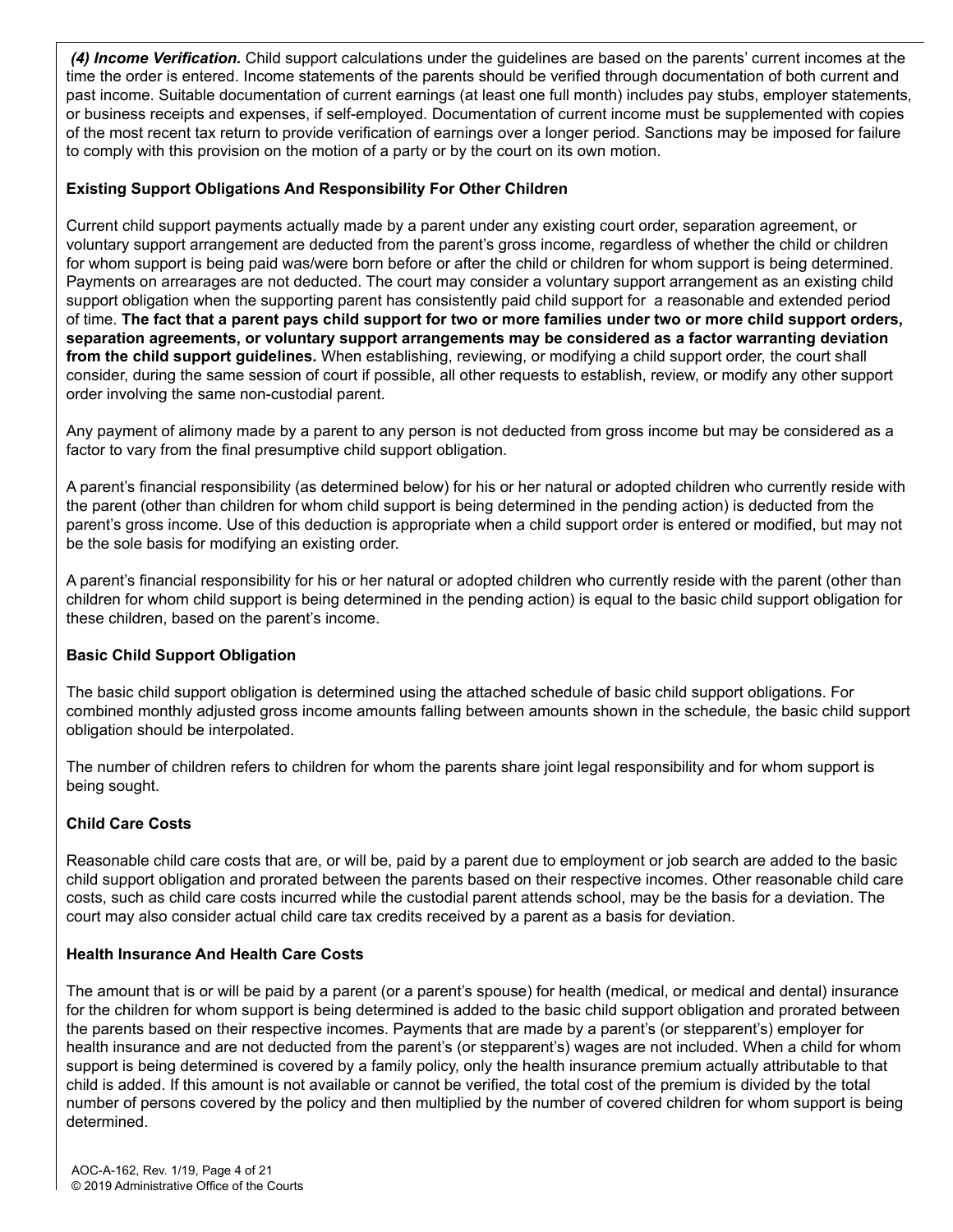**The basic guideline support obligation includes \$250 per child for the child's annual uninsured medical and/or dental expenses.** In any case, including those where a parent's income falls within the shaded area of the child support schedule, the court may order that uninsured health care costs in excess of \$250 per year (including reasonable and necessary costs related to medical care, dental care, orthodontia, asthma treatments, physical therapy, treatment of chronic health problems, and counseling or psychiatric therapy for diagnosed mental disorders) **incurred by a parent** be paid by either parent or both parents in such proportion as the court deems appropriate.

The court must order either parent to obtain and maintain medical health insurance coverage for a child if it is actually and currently available to the parent at a reasonable cost. If health insurance is not actually and currently available to a parent at a reasonable cost at the time the court orders child support, the court must enter an order requiring the parent to obtain and maintain health insurance for a child if and when the parent has access to reasonably-priced health insurance for the child. The court may require one or both parties to maintain dental insurance. Pursuant to G.S. 50-13.11(a1), health insurance is reasonable if the coverage for the child is available at a cost to the parent that does not exceed five percent (5%) of the parent's gross income. In applying this standard, the cost is the cost of (i) adding the child to the parent's existing coverage, (ii) child-only coverage, or (iii) if new coverage must be obtained, the difference between the cost of self-only and family coverage.

#### **Other Extraordinary Expenses**

Other extraordinary child-related expenses (including (1) expenses related to special or private elementary or secondary schools to meet a child's particular education needs, and (2) expenses for transporting the child between the parent's homes) may be added to the basic child support obligation and ordered paid by the parents in proportion to their respective incomes if the court determines the expenses are reasonable, necessary, and in the child's best interest.

#### **Child Support Worksheets**

A parent's presumptive child support obligation under the guidelines must be determined using one of the attached child support worksheets.

The child support worksheets must include the incomes of both parents, regardless of whether one parent is seeking child support from the other parent or a third party is seeking child support from one or both parents. The child support worksheets may not be used to calculate the child support obligation of a stepparent or other party who is secondarily liable for child support. Do not include the income of an individual who is not the parent of a child for whom support is being determined on the worksheets.

Use Worksheet A when one parent (or a third party) has primary physical custody of all of the children for whom support is being determined. A parent (or third party) has primary physical custody of a child if the child lives with that parent (or custodian) for 243 nights or more during the year. Primary physical custody is determined without regard to whether a parent has primary, shared, or joint legal custody of a child. Do not use Worksheet A when (a) a parent has primary custody of one or more children and the parents share custody of one or more children [instead, use Worksheet B], or (b) when primary custody of two or more children is split between the parents [instead, use Worksheet C]. In child support cases involving primary physical custody, a child support obligation is calculated for both parents but the court enters an order requiring the parent who does not have primary physical custody of the child to pay child support to the parent or other party who has primary physical custody of the child.

Use Worksheet B when (a) the parents share custody of all of the children for whom support is being determined, or (b) when one parent has primary physical custody of one or more of the children and the parents share custody of another child. Parents share custody of a child if the child lives with each parent for at least 123 nights during the year and each parent assumes financial responsibility for the child's expenses during the time the child lives with that parent. A parent does not have shared custody of a child when that parent has visitation rights that allow the child to spend less than 123 nights per year with the parent and the other parent has primary physical custody of the child. Shared custody is determined without regard to whether a parent has primary, shared, or joint legal custody of a child. Do not apply the selfsufficiency reserve incorporated into the shaded area of the schedule when using Worksheet B.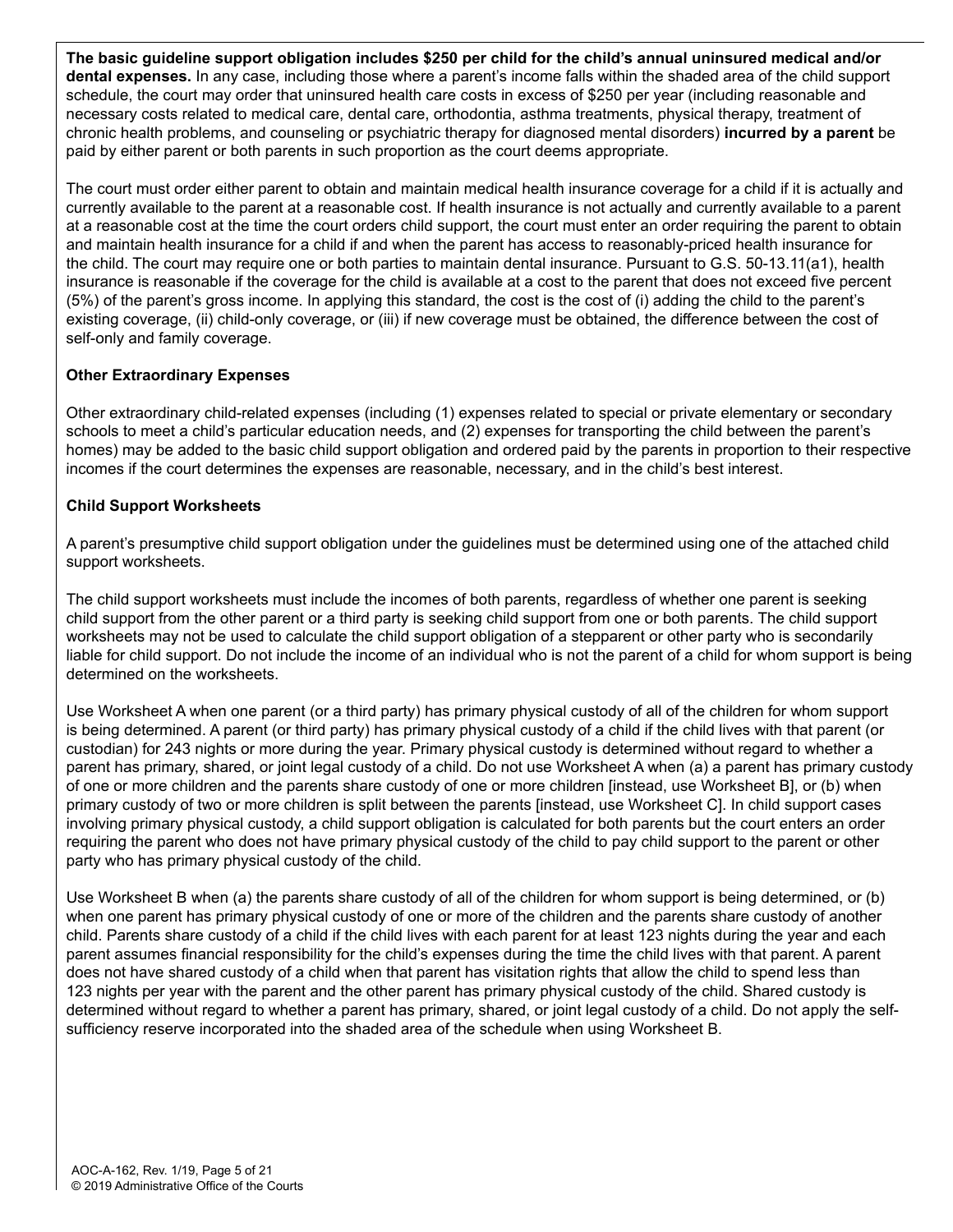In cases involving shared custody, the parents' combined basic support obligation is increased by 50% (multiplied by 1.5) and is allocated between the parents based on their respective incomes and the amount of time the children live with the other parent. The adjustment based on the amount of time the children live with the other parent is calculated for all of the children regardless of whether a parent has primary, shared, or split custody of a child. After child support obligations are calculated for both parents, the parent with the higher child support obligation is ordered to pay the difference between his or her presumptive child support obligation and the other parent's presumptive child support obligation.

Use Worksheet C when primary physical custody of two or more children is split between the parents. Split custody refers to cases in which one parent has primary custody of at least one of the children for whom support is being determined and the other parent has primary custody of the other child or children. Do not use Worksheet C when the parents share custody of one or more of the children and have primary physical custody or split custody of another child instead, use Worksheet B. The parents' combined basic support obligation is allocated between the parents based on their respective incomes and the number of children living with each parent. After child support obligations are calculated for both parents, the parent with the higher child support obligation is ordered to pay the difference between his or her presumptive child support obligation and the other parent's presumptive child support obligation. Do not apply the self-sufficiency reserve incorporated into the shaded area of the schedule when using Worksheet C.

#### **Modification**

In a proceeding to modify the amount of child support payable under a child support order that was entered at least three years before the pending motion to modify was filed, a difference of 15% or more between the amount of child support payable under the existing order and the amount of child support resulting from application of the guidelines based on the parents' current incomes and circumstances shall be presumed to constitute a substantial change of circumstances warranting modification of the existing child support order.

In compliance with 45 C.F.R. § 302.56(c)(3), incarceration may not be treated as voluntary unemployment in establishing or modifying a child support order.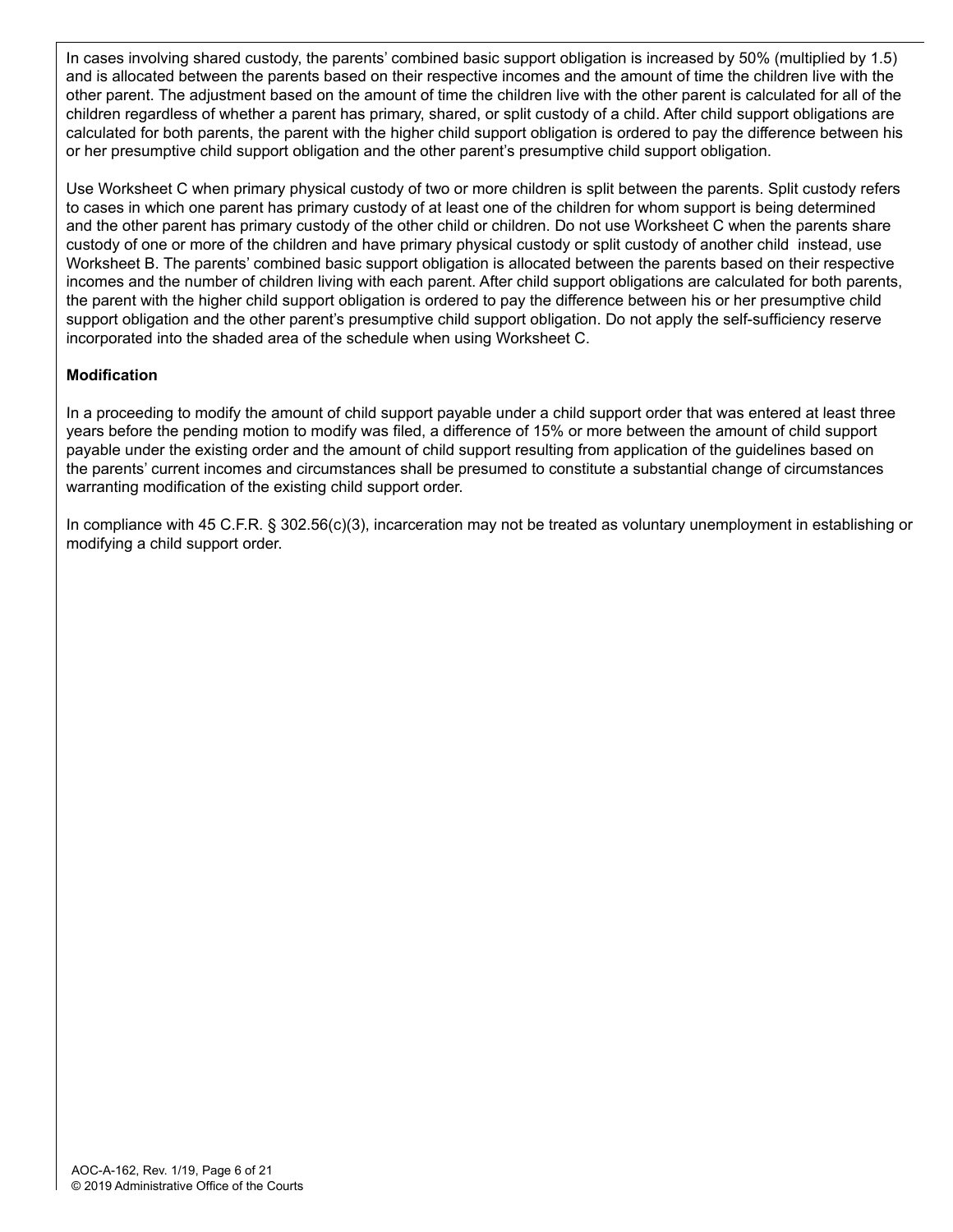| Combined                        | Effective January 1, 2019 |                 |                   |                  |                  |                        |  |
|---------------------------------|---------------------------|-----------------|-------------------|------------------|------------------|------------------------|--|
| <b>Adjusted Gross</b><br>Income | One<br>Child              | Two<br>Children | Three<br>Children | Four<br>Children | Five<br>Children | <b>Six</b><br>Children |  |
| $0 - 1150$                      | 50                        | 50              | 50                | 50               | 50               | 50                     |  |
| 1200                            | 66                        | 67              | 68                | 68               | 69               | 70                     |  |
| 1250                            | 101                       | 102             | 103               | 104              | 105              | 106                    |  |
| 1300                            | 135                       | 137             | 138               | 140              | 141              | 143                    |  |
| 1350                            | 170                       | 172             | 173               | 175              | 177              | 179                    |  |
| 1400                            | 204                       | 207             | 209               | 211              | 213              | 216                    |  |
| 1450                            | 239                       | 241             | 244               | 247              | 249              | 252                    |  |
| 1500                            | 273                       | 276             | 279               | 282              | 285              | 289                    |  |
| 1550                            | 295                       | 311             | 315               | 318              | 322              | 325                    |  |
| 1600                            | 304                       | 346             | 350               | 354              | 358              | 361                    |  |
| 1650                            | 313                       | 381             | 385               | 390              | 394              | 398                    |  |
| 1700                            | 321                       | 416             | 421               | 425              | 430              | 434                    |  |
| 1750                            | 330                       | 451             | 456               | 461              | 466              | 471                    |  |
| 1800                            | 338                       | 486             | 491               | 496              | 502              | 507                    |  |
| 1850                            | 347                       | 520             | 526               | 531              | 537              | 543                    |  |
| 1900                            | 355                       | 549             | 560               | 566              | 572              | 578                    |  |
| 1950                            | 364                       | 562             | 594               | 601              | 607              | 614                    |  |
| 2000                            | 372                       | 575             | 629               | 636              | 642              | 649                    |  |
| 2050                            | 381                       | 588             | 663               | 670              | 677              | 685                    |  |
| 2100                            | 389                       | 601             | 697               | 705              | 713              | 720                    |  |
| 2150                            | 398                       | 614             | 732               | 740              | 748              | 756                    |  |
| 2200                            | 406                       | 627             | 766               | 775              | 783              | 791                    |  |
| 2250                            | 415                       | 641             | 784               | 809              | 818              | 827                    |  |
| 2300                            | 423                       | 654             | 800               | 844              | 853              | 862                    |  |
| 2350                            | 432                       | 667             | 816               | 879              | 888              | 898                    |  |
| 2400                            | 440                       | 680             | 831               | 914              | 923              | 933                    |  |
| 2450                            | 449                       | 693             | 847               | 947              | 959              | 969                    |  |
| 2500                            | 457                       | 706             | 863               | 964              | 994              | 1004                   |  |
| 2550                            | 466                       | 719             | 879               | 982              | 1029             | 1040                   |  |
| 2600                            | 474                       | 732             | 895               | 1000             | 1064             | 1075                   |  |
| 2650                            | 483                       | 745             | 911               | 1018             | 1099             | 1111                   |  |
| 2700                            | 491                       | 758             | 927               | 1036             | 1134             | 1146                   |  |
| 2750                            | 500                       | 771             | 943               | 1054             | 1159             | 1182                   |  |
| 2800                            | 508                       | 785             | 959               | 1071             | 1178             | 1217                   |  |
| 2850                            | 517                       | 798             | 975               | 1089             | 1198             | 1253                   |  |
| 2900                            | 525                       | 811             | 991               | 1107             | 1218             | 1288                   |  |
| 2950                            | 534                       | 824             | 1007              | 1125             | 1237             | 1324                   |  |
| 3000                            | 542                       | 837             | 1023              | 1142             | 1257             | 1359                   |  |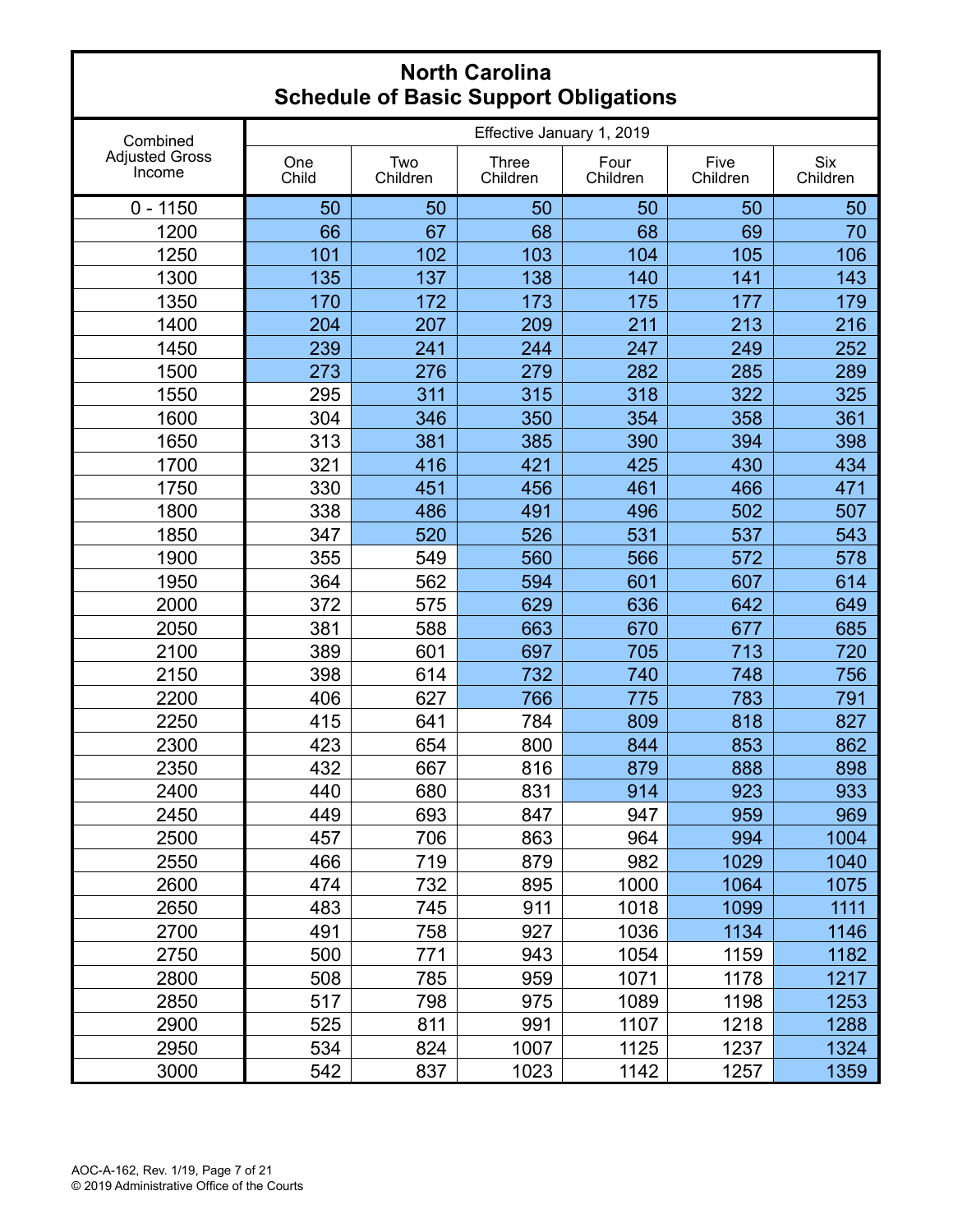|                                 |              |                           | r Basis Sapport Sprigations |                  |                  |                        |  |  |
|---------------------------------|--------------|---------------------------|-----------------------------|------------------|------------------|------------------------|--|--|
| Combined                        |              | Effective January 1, 2019 |                             |                  |                  |                        |  |  |
| <b>Adjusted Gross</b><br>Income | One<br>Child | Two<br>Children           | <b>Three</b><br>Children    | Four<br>Children | Five<br>Children | <b>Six</b><br>Children |  |  |
| 3050                            | 551          | 850                       | 1039                        | 1160             | 1276             | 1387                   |  |  |
| 3100                            | 560          | 863                       | 1055                        | 1178             | 1296             | 1409                   |  |  |
| 3150                            | 568          | 876                       | 1071                        | 1196             | 1315             | 1430                   |  |  |
| 3200                            | 577          | 889                       | 1086                        | 1214             | 1335             | 1451                   |  |  |
| 3250                            | 585          | 902                       | 1102                        | 1231             | 1354             | 1472                   |  |  |
| 3300                            | 593          | 914                       | 1117                        | 1248             | 1372             | 1492                   |  |  |
| 3350                            | 601          | 927                       | 1132                        | 1264             | 1390             | 1511                   |  |  |
| 3400                            | 609          | 939                       | 1146                        | 1280             | 1408             | 1531                   |  |  |
| 3450                            | 617          | 951                       | 1161                        | 1296             | 1426             | 1550                   |  |  |
| 3500                            | 625          | 963                       | 1175                        | 1313             | 1444             | 1569                   |  |  |
| 3550                            | 634          | 975                       | 1190                        | 1329             | 1462             | 1589                   |  |  |
| 3600                            | 642          | 988                       | 1204                        | 1345             | 1479             | 1608                   |  |  |
| 3650                            | 650          | 1000                      | 1219                        | 1361             | 1497             | 1628                   |  |  |
| 3700                            | 658          | 1012                      | 1233                        | 1377             | 1515             | 1647                   |  |  |
| 3750                            | 666          | 1024                      | 1248                        | 1394             | 1533             | 1666                   |  |  |
| 3800                            | 674          | 1036                      | 1262                        | 1410             | 1551             | 1686                   |  |  |
| 3850                            | 682          | 1048                      | 1277                        | 1426             | 1569             | 1705                   |  |  |
| 3900                            | 690          | 1061                      | 1291                        | 1442             | 1587             | 1725                   |  |  |
| 3950                            | 699          | 1074                      | 1307                        | 1460             | 1606             | 1745                   |  |  |
| 4000                            | 707          | 1086                      | 1323                        | 1477             | 1625             | 1766                   |  |  |
| 4050                            | 715          | 1099                      | 1338                        | 1495             | 1644             | 1787                   |  |  |
| 4100                            | 724          | 1112                      | 1354                        | 1512             | 1663             | 1808                   |  |  |
| 4150                            | 732          | 1125                      | 1369                        | 1530             | 1683             | 1829                   |  |  |
| 4200                            | 741          | 1138                      | 1385                        | 1547             | 1702             | 1850                   |  |  |
| 4250                            | 749          | 1150                      | 1400                        | 1563             | 1720             | 1869                   |  |  |
| 4300                            | 756          | 1161                      | 1413                        | 1579             | 1736             | 1887                   |  |  |
| 4350                            | 763          | 1173                      | 1427                        | 1594             | 1753             | 1906                   |  |  |
| 4400                            | 771          | 1184                      | 1440                        | 1609             | 1770             | 1924                   |  |  |
| 4450                            | 778          | 1195                      | 1454                        | 1624             | 1786             | 1942                   |  |  |
| 4500                            | 785          | 1206                      | 1467                        | 1639             | 1803             | 1960                   |  |  |
| 4550                            | 793          | 1217                      | 1481                        | 1654             | 1820             | 1978                   |  |  |
| 4600                            | 800          | 1228                      | 1494                        | 1669             | 1835             | 1995                   |  |  |
| 4650                            | 806          | 1238                      | 1505                        | 1681             | 1850             | 2011                   |  |  |
| 4700                            | 812          | 1247                      | 1517                        | 1694             | 1864             | 2026                   |  |  |
| 4750                            | 819          | 1257                      | 1528                        | 1707             | 1878             | 2041                   |  |  |
| 4800                            | 825          | 1267                      | 1540                        | 1720             | 1892             | 2057                   |  |  |
| 4850                            | 832          | 1276                      | 1551                        | 1733             | 1906             | 2072                   |  |  |
| 4900                            | 838          | 1286                      | 1563                        | 1746             | 1920             | 2087                   |  |  |
| 4950                            | 844          | 1295                      | 1574                        | 1759             | 1934             | 2103                   |  |  |
| 5000                            | 851          | 1305                      | 1586                        | 1771             | 1949             | 2118                   |  |  |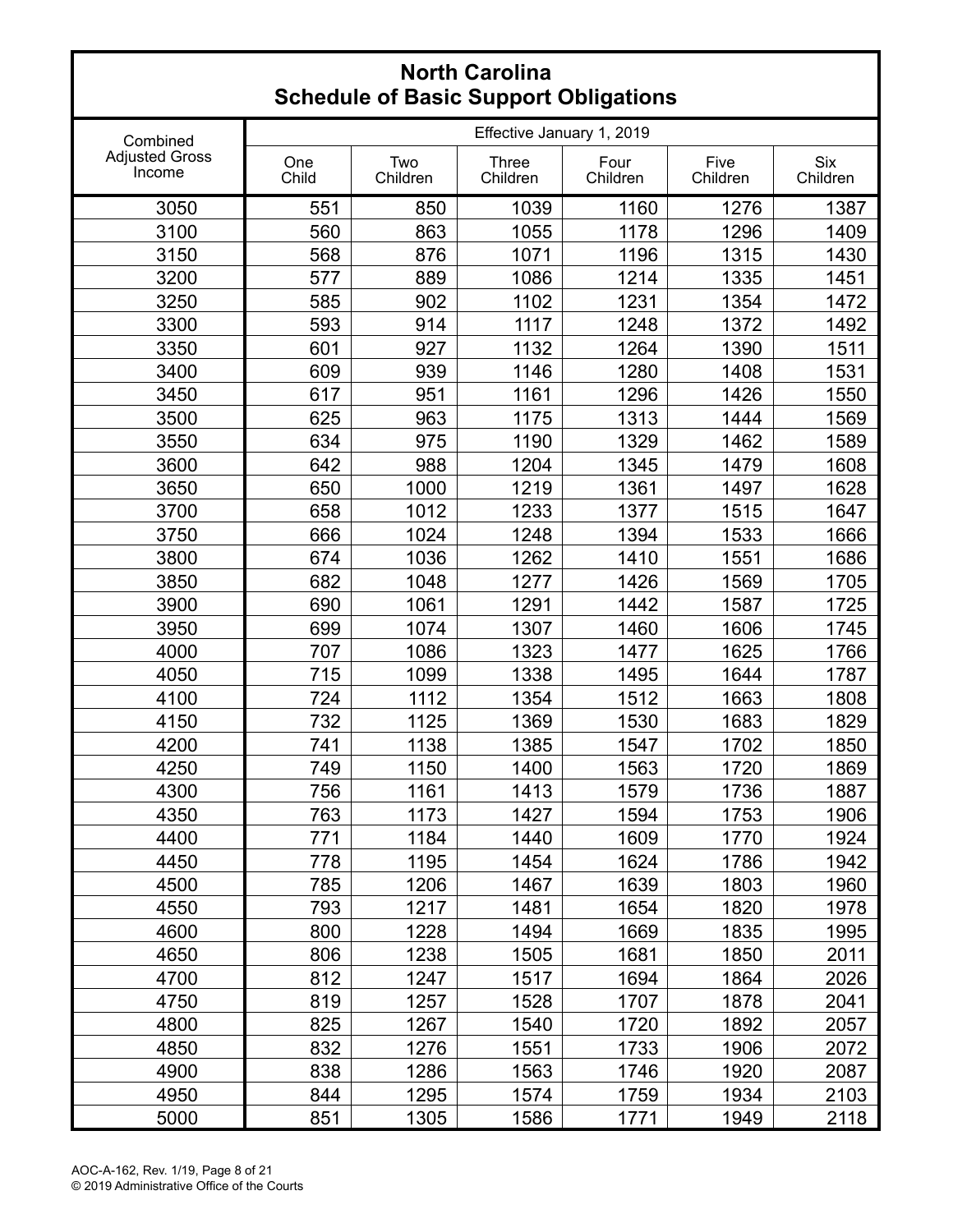|                                 |              |                 | urr                       | ש                |                  |                        |
|---------------------------------|--------------|-----------------|---------------------------|------------------|------------------|------------------------|
| Combined                        |              |                 | Effective January 1, 2019 |                  |                  |                        |
| <b>Adjusted Gross</b><br>Income | One<br>Child | Two<br>Children | <b>Three</b><br>Children  | Four<br>Children | Five<br>Children | <b>Six</b><br>Children |
| 5050                            | 857          | 1315            | 1597                      | 1784             | 1963             | 2133                   |
| 5100                            | 863          | 1324            | 1609                      | 1797             | 1977             | 2149                   |
| 5150                            | 870          | 1334            | 1620                      | 1810             | 1991             | 2164                   |
| 5200                            | 876          | 1343            | 1632                      | 1823             | 2005             | 2179                   |
| 5250                            | 882          | 1353            | 1643                      | 1836             | 2019             | 2195                   |
| 5300                            | 889          | 1363            | 1655                      | 1848             | 2033             | 2210                   |
| 5350                            | 894          | 1371            | 1664                      | 1859             | 2045             | 2223                   |
| 5400                            | 899          | 1377            | 1672                      | 1867             | 2054             | 2233                   |
| 5450                            | 903          | 1383            | 1679                      | 1875             | 2063             | 2242                   |
| 5500                            | 907          | 1390            | 1686                      | 1884             | 2072             | 2252                   |
| 5550                            | 912          | 1396            | 1694                      | 1892             | 2081             | 2262                   |
| 5600                            | 916          | 1403            | 1701                      | 1900             | 2090             | 2272                   |
| 5650                            | 921          | 1409            | 1708                      | 1908             | 2099             | 2282                   |
| 5700                            | 925          | 1415            | 1716                      | 1916             | 2108             | 2292                   |
| 5750                            | 929          | 1422            | 1723                      | 1925             | 2117             | 2301                   |
| 5800                            | 934          | 1428            | 1730                      | 1933             | 2126             | 2311                   |
| 5850                            | 938          | 1435            | 1738                      | 1941             | 2135             | 2321                   |
| 5900                            | 943          | 1441            | 1745                      | 1949             | 2144             | 2331                   |
| 5950                            | 947          | 1447            | 1752                      | 1958             | 2153             | 2341                   |
| 6000                            | 952          | 1454            | 1760                      | 1966             | 2162             | 2350                   |
| 6050                            | 956          | 1460            | 1767                      | 1974             | 2171             | 2360                   |
| 6100                            | 960          | 1466            | 1773                      | 1981             | 2179             | 2368                   |
| 6150                            | 963          | 1470            | 1779                      | 1987             | 2186             | 2376                   |
| 6200                            | 966          | 1475            | 1784                      | 1993             | 2193             | 2383                   |
| 6250                            | 969          | 1480            | 1790                      | 2000             | 2199             | 2391                   |
| 6300                            | 972          | 1485            | 1796                      | 2006             | 2206             | 2398                   |
| 6350                            | 976          | 1489            | 1801                      | 2012             | 2213             | 2406                   |
| 6400                            | 979          | 1494            | 1807                      | 2018             | 2220             | 2413                   |
| 6450                            | 982          | 1499            | 1812                      | 2024             | 2227             | 2421                   |
| 6500                            | 985          | 1504            | 1818                      | 2031             | 2234             | 2428                   |
| 6550                            | 989          | 1509            | 1824                      | 2037             | 2241             | 2436                   |
| 6600                            | 992          | 1513            | 1829                      | 2043             | 2248             | 2443                   |
| 6650                            | 995          | 1518            | 1835                      | 2049             | 2254             | 2451                   |
| 6700                            | 998          | 1523            | 1840                      | 2056             | 2261             | 2458                   |
| 6750                            | 1002         | 1528            | 1846                      | 2062             | 2268             | 2465                   |
| 6800                            | 1005         | 1532            | 1852                      | 2068             | 2275             | 2473                   |
| 6850                            | 1008         | 1537            | 1857                      | 2074             | 2282             | 2480                   |
| 6900                            | 1011         | 1542            | 1863                      | 2081             | 2289             | 2488                   |
| 6950                            | 1014         | 1547            | 1868                      | 2087             | 2296             | 2495                   |
| 7000                            | 1018         | 1552            | 1874                      | 2093             | 2302             | 2503                   |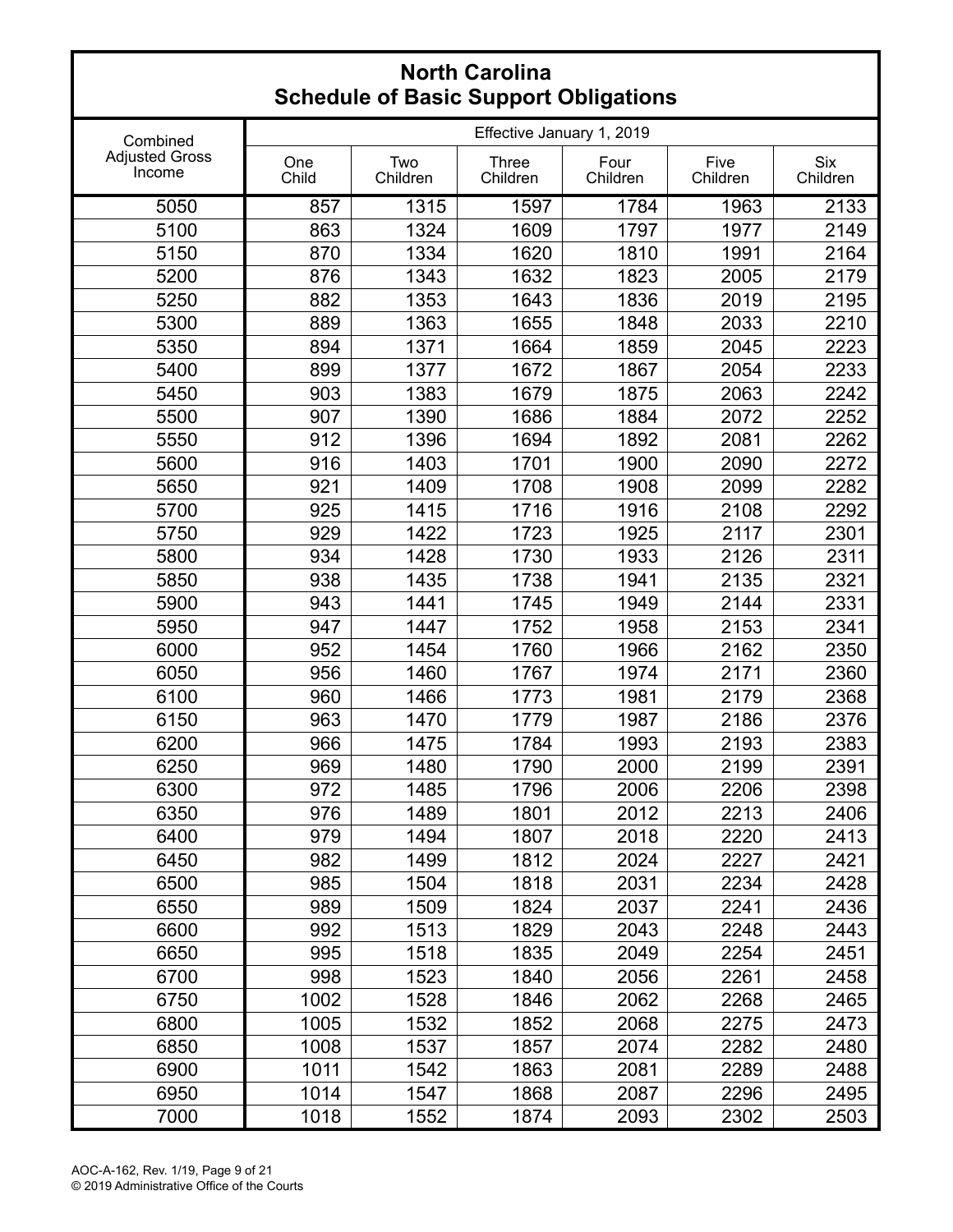|                                 |              |                 |                           | •ש               |                  |                        |
|---------------------------------|--------------|-----------------|---------------------------|------------------|------------------|------------------------|
| Combined                        |              |                 | Effective January 1, 2019 |                  |                  |                        |
| <b>Adjusted Gross</b><br>Income | One<br>Child | Two<br>Children | <b>Three</b><br>Children  | Four<br>Children | Five<br>Children | <b>Six</b><br>Children |
| 7050                            | 1021         | 1556            | 1879                      | 2099             | 2309             | 2510                   |
| 7100                            | 1024         | 1561            | 1885                      | 2106             | 2316             | 2518                   |
| 7150                            | 1027         | 1566            | 1891                      | 2112             | 2323             | 2525                   |
| 7200                            | 1031         | 1571            | 1897                      | 2119             | 2331             | 2534                   |
| 7250                            | 1035         | 1577            | 1904                      | 2127             | 2339             | 2543                   |
| 7300                            | 1039         | 1583            | 1911                      | 2135             | 2348             | 2552                   |
| 7350                            | 1043         | 1589            | 1918                      | 2142             | 2357             | 2562                   |
| 7400                            | 1047         | 1595            | 1925                      | 2150             | 2365             | 2571                   |
| 7450                            | 1050         | 1601            | 1932                      | 2158             | 2374             | 2580                   |
| 7500                            | 1054         | 1606            | 1939                      | 2166             | 2382             | 2590                   |
| 7550                            | 1058         | 1612            | 1946                      | 2174             | 2391             | 2599                   |
| 7600                            | 1062         | 1618            | 1953                      | 2181             | 2399             | 2608                   |
| 7650                            | 1066         | 1624            | 1960                      | 2189             | 2408             | 2618                   |
| 7700                            | 1070         | 1630            | 1967                      | 2197             | 2417             | 2627                   |
| 7750                            | 1074         | 1636            | 1974                      | 2205             | 2425             | 2636                   |
| 7800                            | 1078         | 1641            | 1981                      | 2212             | 2434             | 2645                   |
| 7850                            | 1081         | 1647            | 1988                      | 2220             | 2442             | 2655                   |
| 7900                            | 1085         | 1653            | 1995                      | 2228             | 2451             | 2664                   |
| 7950                            | 1089         | 1659            | 2001                      | 2236             | 2459             | 2673                   |
| 8000                            | 1093         | 1664            | 2008                      | 2243             | 2467             | 2682                   |
| 8050                            | 1097         | 1670            | 2015                      | 2251             | 2476             | 2691                   |
| 8100                            | 1100         | 1676            | 2022                      | 2258             | 2484             | 2700                   |
| 8150                            | 1104         | 1681            | 2028                      | 2266             | 2492             | 2709                   |
| 8200                            | 1108         | 1687            | 2035                      | 2273             | 2501             | 2718                   |
| 8250                            | 1112         | 1693            | 2042                      | 2281             | 2509             | 2727                   |
| 8300                            | 1115         | 1698            | 2049                      | 2288             | 2517             | 2736                   |
| 8350                            | 1119         | 1704            | 2055                      | 2296             | 2526             | 2745                   |
| 8400                            | 1123         | 1709            | 2062                      | 2303             | 2534             | 2754                   |
| 8450                            | 1127         | 1715            | 2069                      | 2311             | 2542             | 2763                   |
| 8500                            | 1130         | 1721            | 2076                      | 2319             | 2550             | 2772                   |
| 8550                            | 1134         | 1726            | 2082                      | 2326             | 2559             | 2781                   |
| 8600                            | 1138         | 1732            | 2089                      | 2334             | 2567             | 2790                   |
| 8650                            | 1142         | 1738            | 2096                      | 2341             | 2575             | 2799                   |
| 8700                            | 1145         | 1742            | 2101                      | 2347             | 2582             | 2806                   |
| 8750                            | 1147         | 1745            | 2104                      | 2351             | 2586             | 2811                   |
| 8800                            | 1149         | 1748            | 2108                      | 2354             | 2590             | 2815                   |
| 8850                            | 1151         | 1751            | 2111                      | 2358             | 2594             | 2819                   |
| 8900                            | 1153         | 1754            | 2114                      | 2362             | 2598             | 2824                   |
| 8950                            | 1155         | 1756            | 2118                      | 2365             | 2602             | 2828                   |
| 9000                            | 1156         | 1759            | 2121                      | 2369             | 2606             | 2833                   |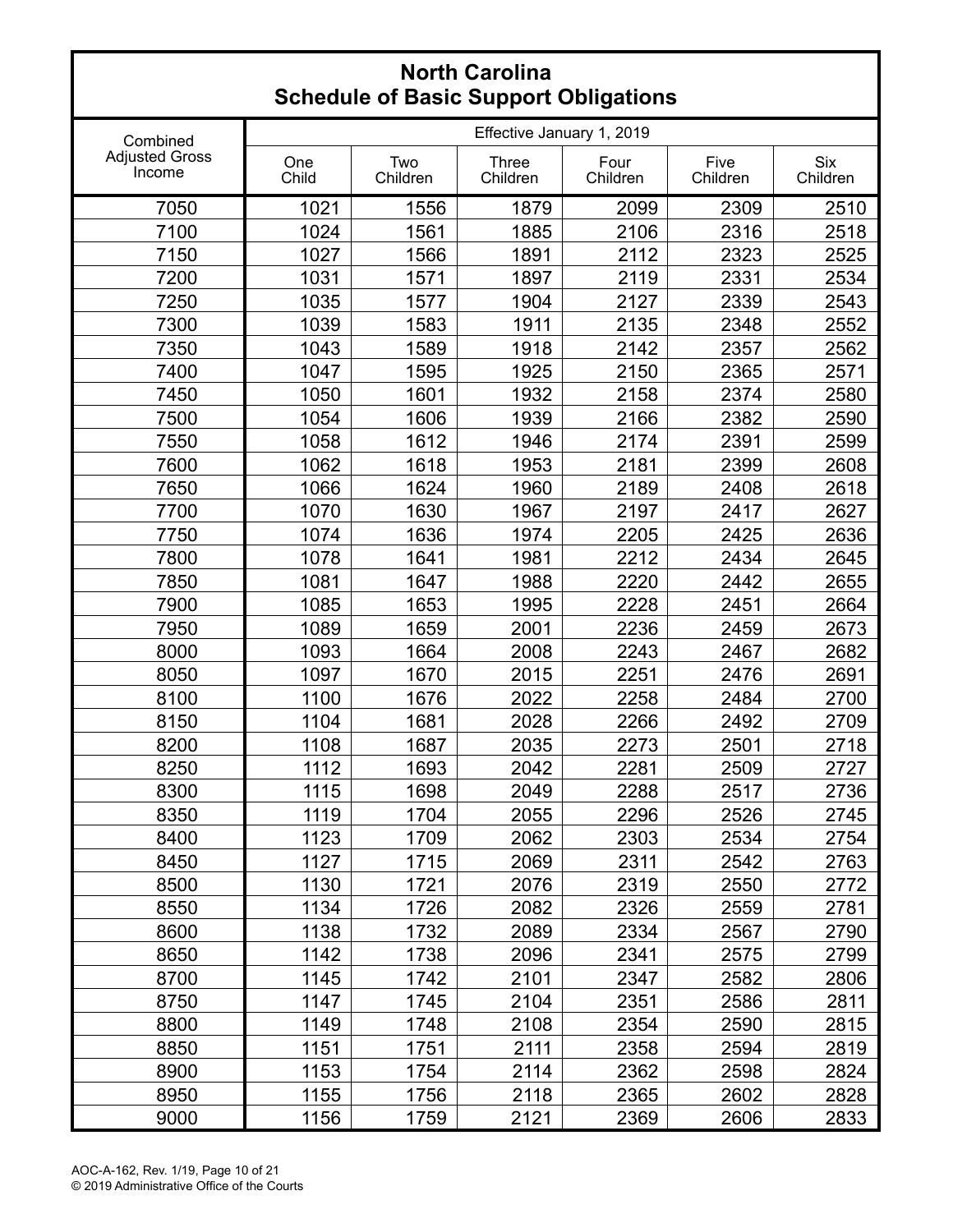|                                 |              |                 | urr                       | עיי∽י            |                  |                        |
|---------------------------------|--------------|-----------------|---------------------------|------------------|------------------|------------------------|
| Combined                        |              |                 | Effective January 1, 2019 |                  |                  |                        |
| <b>Adjusted Gross</b><br>Income | One<br>Child | Two<br>Children | <b>Three</b><br>Children  | Four<br>Children | Five<br>Children | <b>Six</b><br>Children |
| 9050                            | 1158         | 1762            | 2124                      | 2373             | 2610             | 2837                   |
| 9100                            | 1160         | 1765            | 2127                      | 2376             | 2614             | 2841                   |
| 9150                            | 1162         | 1768            | 2131                      | 2380             | 2618             | 2846                   |
| 9200                            | 1164         | 1771            | 2134                      | 2384             | 2622             | 2850                   |
| 9250                            | 1166         | 1774            | 2137                      | 2387             | 2626             | 2854                   |
| 9300                            | 1168         | 1776            | 2140                      | 2391             | 2630             | 2859                   |
| 9350                            | 1170         | 1779            | 2144                      | 2395             | 2634             | 2863                   |
| 9400                            | 1172         | 1782            | 2147                      | 2398             | 2638             | 2868                   |
| 9450                            | 1174         | 1785            | 2150                      | 2402             | 2642             | 2872                   |
| 9500                            | 1176         | 1788            | 2154                      | 2405             | 2646             | 2876                   |
| 9550                            | 1178         | 1791            | 2157                      | 2409             | 2650             | 2881                   |
| 9600                            | 1180         | 1793            | 2160                      | 2413             | 2654             | 2885                   |
| 9650                            | 1182         | 1796            | 2163                      | 2416             | 2658             | 2889                   |
| 9700                            | 1184         | 1799            | 2167                      | 2420             | 2662             | 2894                   |
| 9750                            | 1186         | 1802            | 2170                      | 2424             | 2666             | 2898                   |
| 9800                            | 1188         | 1805            | 2173                      | 2427             | 2670             | 2902                   |
| 9850                            | 1190         | 1808            | 2176                      | 2431             | 2674             | 2907                   |
| 9900                            | 1192         | 1811            | 2180                      | 2435             | 2678             | 2911                   |
| 9950                            | 1194         | 1813            | 2183                      | 2438             | 2682             | 2916                   |
| 10000                           | 1196         | 1816            | 2186                      | 2442             | 2686             | 2920                   |
| 10050                           | 1198         | 1819            | 2189                      | 2446             | 2690             | 2924                   |
| 10100                           | 1199         | 1822            | 2193                      | 2449             | 2694             | 2929                   |
| 10150                           | 1201         | 1825            | 2196                      | 2453             | 2698             | 2933                   |
| 10200                           | 1203         | 1828            | 2199                      | 2457             | 2702             | 2937                   |
| 10250                           | 1208         | 1834            | 2207                      | 2466             | 2712             | 2948                   |
| 10300                           | 1213         | 1841            | 2216                      | 2475             | 2723             | 2959                   |
| 10350                           | 1217         | 1848            | 2224                      | 2485             | 2733             | 2971                   |
| 10400                           | 1222         | 1856            | 2233                      | 2494             | 2743             | 2982                   |
| 10450                           | 1227         | 1863            | 2241                      | 2503             | 2754             | 2993                   |
| 10500                           | 1231         | 1870            | 2250                      | 2513             | 2764             | 3005                   |
| 10550                           | 1236         | 1877            | 2258                      | 2522             | 2775             | 3016                   |
| 10600                           | 1241         | 1884            | 2267                      | 2532             | 2785             | 3027                   |
| 10650                           | 1245         | 1891            | 2275                      | 2541             | 2795             | 3039                   |
| 10700                           | 1250         | 1898            | 2283                      | 2551             | 2806             | 3050                   |
| 10750                           | 1255         | 1906            | 2293                      | 2561             | 2817             | 3062                   |
| 10800                           | 1260         | 1913            | 2302                      | 2571             | 2829             | 3075                   |
| 10850                           | 1265         | 1921            | 2311                      | 2582             | 2840             | 3087                   |
| 10900                           | 1270         | 1929            | 2321                      | 2592             | 2851             | 3099                   |
| 10950                           | 1276         | 1936            | 2330                      | 2603             | 2863             | 3112                   |
| 11000                           | 1281         | 1944            | 2339                      | 2613             | 2874             | 3124                   |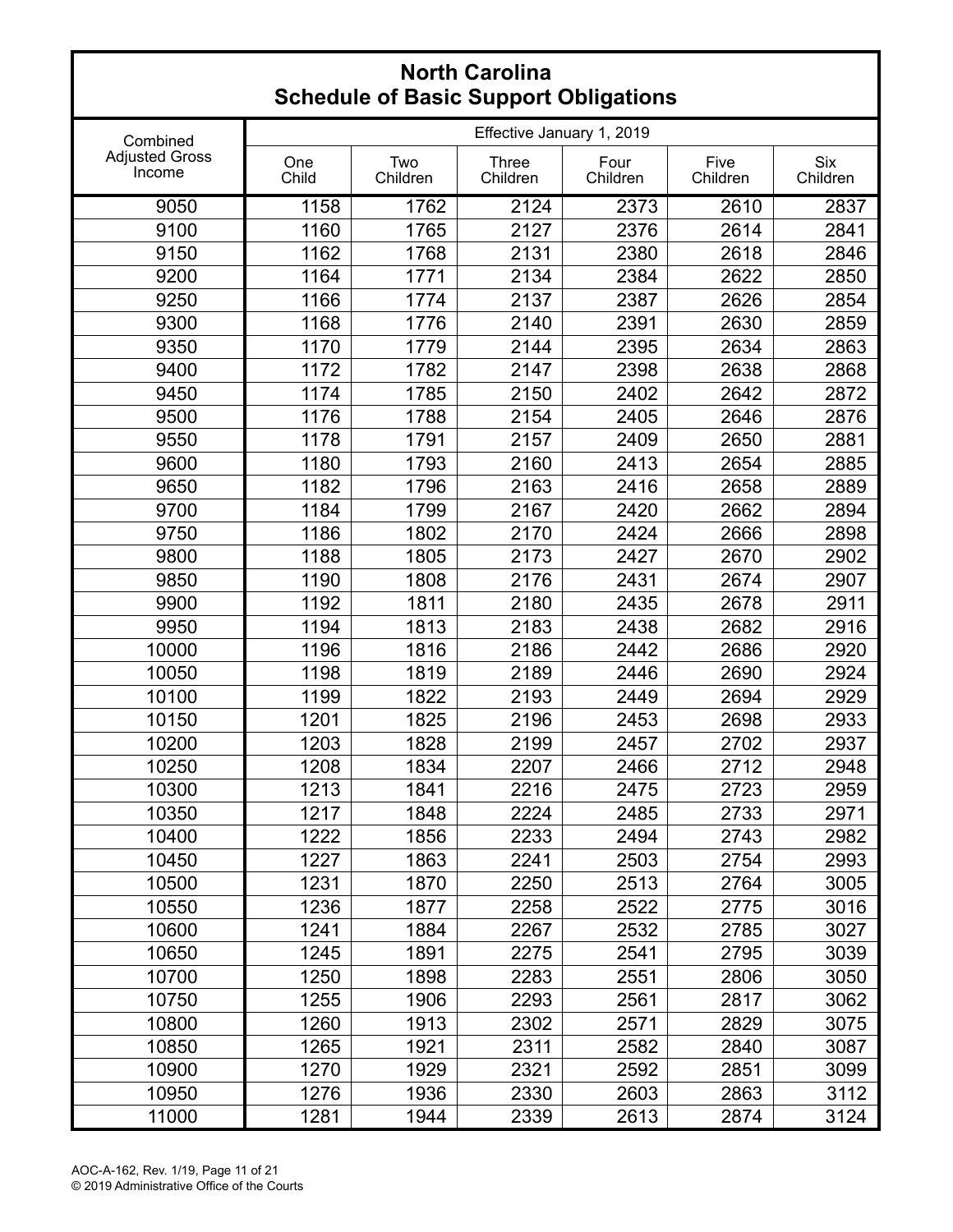|                                 |              |                 | or Baoio Sapport Sprigation |                  |                  |                        |
|---------------------------------|--------------|-----------------|-----------------------------|------------------|------------------|------------------------|
| Combined                        |              |                 | Effective January 1, 2019   |                  |                  |                        |
| <b>Adjusted Gross</b><br>Income | One<br>Child | Two<br>Children | <b>Three</b><br>Children    | Four<br>Children | Five<br>Children | <b>Six</b><br>Children |
| 11050                           | 1286         | 1952            | 2349                        | 2623             | 2886             | 3137                   |
| 11100                           | 1291         | 1960            | 2358                        | 2634             | 2897             | 3149                   |
| 11150                           | 1296         | 1967            | 2367                        | 2644             | 2908             | 3162                   |
| 11200                           | 1301         | 1975            | 2376                        | 2654             | 2920             | 3174                   |
| 11250                           | 1306         | 1983            | 2386                        | 2665             | 2931             | 3186                   |
| 11300                           | 1311         | 1991            | 2395                        | 2675             | 2943             | 3199                   |
| 11350                           | 1317         | 1998            | 2404                        | 2686             | 2954             | 3211                   |
| 11400                           | 1322         | 2006            | 2414                        | 2696             | 2966             | 3224                   |
| 11450                           | 1327         | 2014            | 2423                        | 2706             | 2977             | 3236                   |
| 11500                           | 1332         | 2022            | 2432                        | 2717             | 2988             | 3248                   |
| 11550                           | 1337         | 2029            | 2441                        | 2727             | 3000             | 3261                   |
| 11600                           | 1342         | 2037            | 2451                        | 2738             | 3011             | 3273                   |
| 11650                           | 1347         | 2044            | 2459                        | 2747             | 3022             | 3284                   |
| 11700                           | 1350         | 2049            | 2465                        | 2753             | 3029             | 3292                   |
| 11750                           | 1354         | 2054            | 2471                        | 2760             | 3036             | 3300                   |
| 11800                           | 1357         | 2059            | 2476                        | 2766             | 3043             | 3308                   |
| 11850                           | 1360         | 2064            | 2482                        | 2773             | 3050             | 3315                   |
| 11900                           | 1364         | 2069            | 2488                        | 2779             | 3057             | 3323                   |
| 11950                           | 1367         | 2074            | 2494                        | 2785             | 3064             | 3331                   |
| 12000                           | 1371         | 2079            | 2499                        | 2792             | 3071             | 3338                   |
| 12050                           | 1374         | 2084            | 2505                        | 2798             | 3078             | 3346                   |
| 12100                           | 1377         | 2089            | 2511                        | 2805             | 3085             | 3354                   |
| 12150                           | 1381         | 2094            | 2517                        | 2811             | 3092             | 3361                   |
| 12200                           | 1384         | 2099            | 2523                        | 2818             | 3099             | 3369                   |
| 12250                           | 1388         | 2104            | 2528                        | 2824             | 3107             | 3377                   |
| 12300                           | 1391         | 2109            | 2534                        | 2831             | 3114             | 3384                   |
| 12350                           | 1394         | 2114            | 2540                        | 2837             | 3121             | 3392                   |
| 12400                           | 1398         | 2119            | 2546                        | 2843             | 3128             | 3400                   |
| 12450                           | 1401         | 2124            | 2551                        | 2850             | 3135             | 3408                   |
| 12500                           | 1404         | 2129            | 2557                        | 2856             | 3142             | 3415                   |
| 12550                           | 1408         | 2134            | 2563                        | 2863             | 3149             | 3423                   |
| 12600                           | 1411         | 2139            | 2569                        | 2869             | 3156             | 3431                   |
| 12650                           | 1415         | 2144            | 2574                        | 2876             | 3163             | 3438                   |
| 12700                           | 1418         | 2149            | 2580                        | 2882             | 3170             | 3446                   |
| 12750                           | 1421         | 2154            | 2586                        | 2888             | 3177             | 3454                   |
| 12800                           | 1425         | 2159            | 2592                        | 2895             | 3184             | 3461                   |
| 12850                           | 1428         | 2164            | 2597                        | 2901             | 3191             | 3469                   |
| 12900                           | 1432         | 2168            | 2603                        | 2908             | 3199             | 3477                   |
| 12950                           | 1435         | 2173            | 2609                        | 2914             | 3206             | 3485                   |
| 13000                           | 1438         | 2178            | 2615                        | 2921             | 3213             | 3492                   |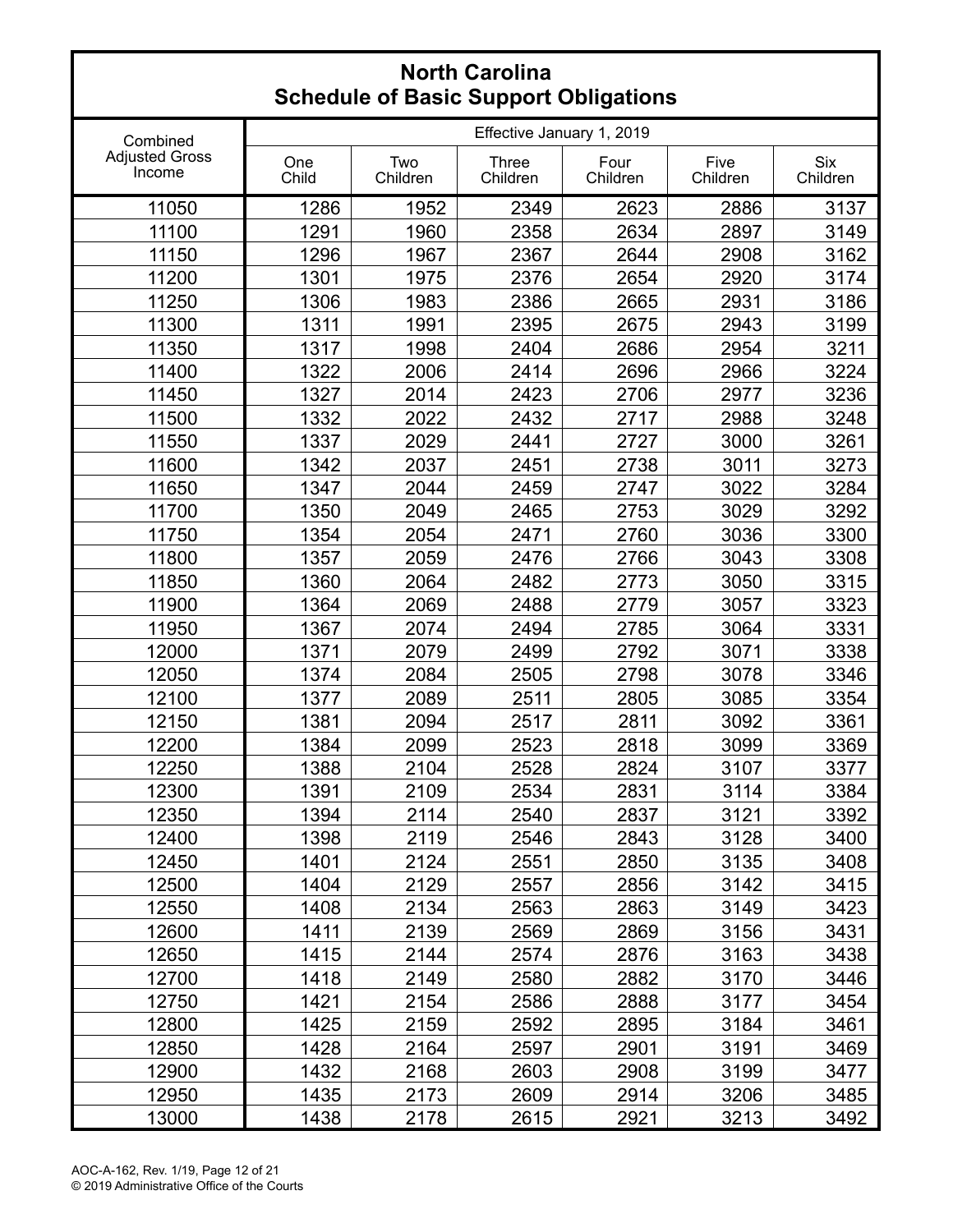|                                 |              |                 | or Baoio Sapport Sprigation |                  |                  |                        |
|---------------------------------|--------------|-----------------|-----------------------------|------------------|------------------|------------------------|
| Combined                        |              |                 | Effective January 1, 2019   |                  |                  |                        |
| <b>Adjusted Gross</b><br>Income | One<br>Child | Two<br>Children | <b>Three</b><br>Children    | Four<br>Children | Five<br>Children | <b>Six</b><br>Children |
| 13050                           | 1442         | 2183            | 2620                        | 2927             | 3219             | 3499                   |
| 13100                           | 1445         | 2187            | 2625                        | 2932             | 3225             | 3506                   |
| 13150                           | 1448         | 2192            | 2630                        | 2938             | 3231             | 3512                   |
| 13200                           | 1451         | 2196            | 2635                        | 2943             | 3237             | 3519                   |
| 13250                           | 1454         | 2201            | 2640                        | 2949             | 3243             | 3526                   |
| 13300                           | 1457         | 2205            | 2645                        | 2954             | 3249             | 3532                   |
| 13350                           | 1460         | 2209            | 2650                        | 2960             | 3255             | 3539                   |
| 13400                           | 1463         | 2214            | 2654                        | 2965             | 3262             | 3545                   |
| 13450                           | 1466         | 2218            | 2659                        | 2971             | 3268             | 3552                   |
| 13500                           | 1469         | 2222            | 2664                        | 2976             | 3274             | 3558                   |
| 13550                           | 1472         | 2227            | 2669                        | 2981             | 3280             | 3565                   |
| 13600                           | 1475         | 2231            | 2674                        | 2987             | 3286             | 3572                   |
| 13650                           | 1478         | 2235            | 2679                        | 2992             | 3292             | 3578                   |
| 13700                           | 1481         | 2240            | 2684                        | 2998             | 3298             | 3585                   |
| 13750                           | 1484         | 2244            | 2689                        | 3003             | 3304             | 3591                   |
| 13800                           | 1487         | 2248            | 2694                        | 3009             | 3310             | 3598                   |
| 13850                           | 1490         | 2253            | 2699                        | 3014             | 3316             | 3604                   |
| 13900                           | 1493         | 2257            | 2704                        | 3020             | 3322             | 3611                   |
| 13950                           | 1496         | 2261            | 2708                        | 3025             | 3328             | 3617                   |
| 14000                           | 1499         | 2266            | 2713                        | 3031             | 3334             | 3624                   |
| 14050                           | 1502         | 2270            | 2718                        | 3036             | 3340             | 3631                   |
| 14100                           | 1505         | 2274            | 2723                        | 3042             | 3346             | 3637                   |
| 14150                           | 1508         | 2278            | 2728                        | 3047             | 3352             | 3643                   |
| 14200                           | 1511         | 2282            | 2732                        | 3052             | 3357             | 3649                   |
| 14250                           | 1514         | 2286            | 2736                        | 3057             | 3362             | 3655                   |
| 14300                           | 1516         | 2290            | 2741                        | 3061             | 3368             | 3661                   |
| 14350                           | 1519         | 2294            | 2745                        | 3066             | 3373             | 3666                   |
| 14400                           | 1522         | 2298            | 2749                        | 3071             | 3378             | 3672                   |
| 14450                           | 1524         | 2302            | 2754                        | 3076             | 3384             | 3678                   |
| 14500                           | 1527         | 2306            | 2760                        | 3083             | 3391             | 3686                   |
| 14550                           | 1530         | 2311            | 2766                        | 3089             | 3398             | 3694                   |
| 14600                           | 1533         | 2315            | 2772                        | 3096             | 3406             | 3702                   |
| 14650                           | 1535         | 2320            | 2778                        | 3103             | 3413             | 3710                   |
| 14700                           | 1538         | 2324            | 2784                        | 3109             | 3420             | 3718                   |
| 14750                           | 1541         | 2329            | 2790                        | 3116             | 3428             | 3726                   |
| 14800                           | 1543         | 2334            | 2796                        | 3123             | 3435             | 3734                   |
| 14850                           | 1546         | 2338            | 2802                        | 3129             | 3442             | 3742                   |
| 14900                           | 1549         | 2343            | 2808                        | 3136             | 3450             | 3750                   |
| 14950                           | 1552         | 2347            | 2814                        | 3143             | 3457             | 3758                   |
| 15000                           | 1554         | 2352            | 2820                        | 3149             | 3464             | 3766                   |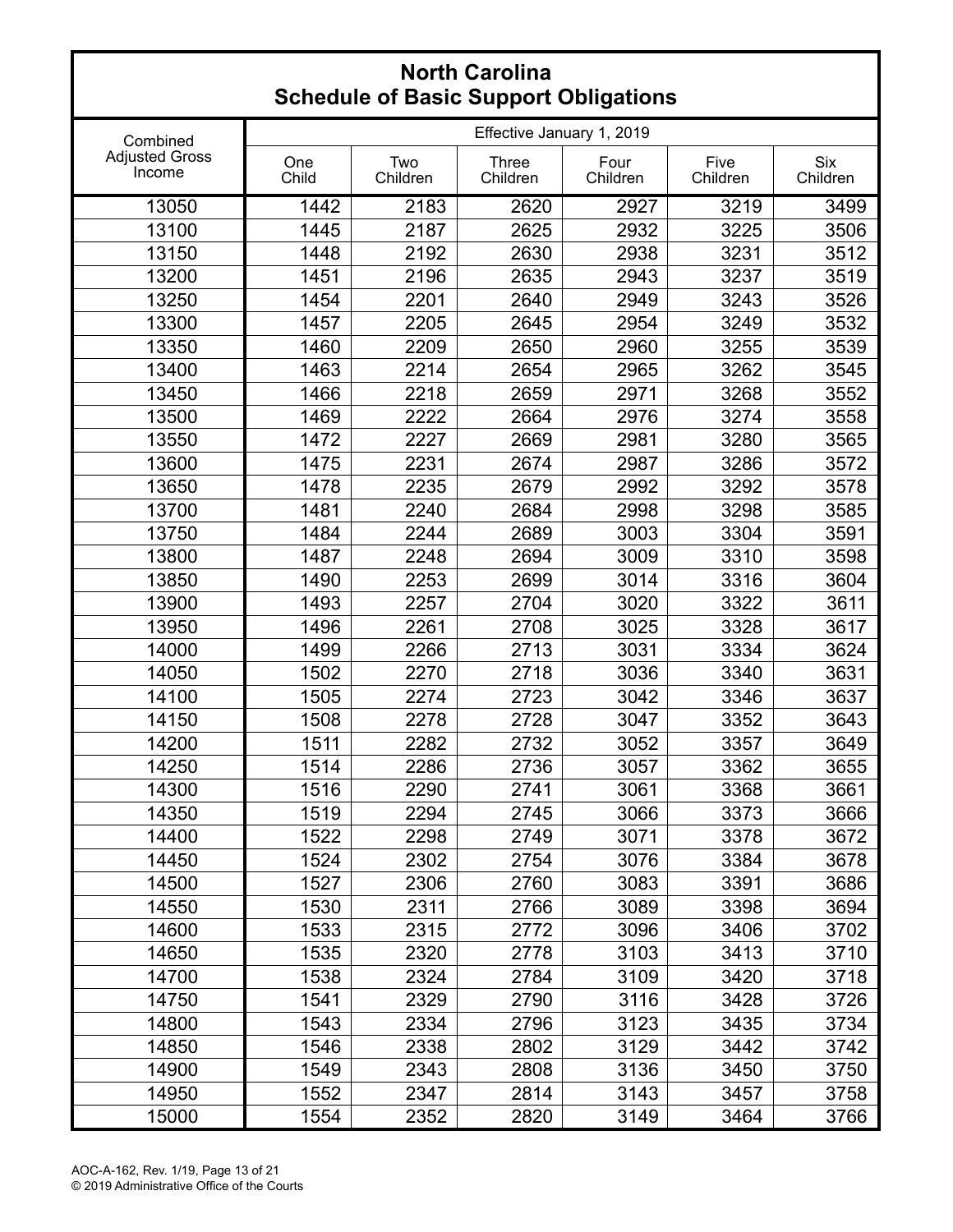|                                 |              |                 | urr                       | ״שיי∼            |                  |                        |
|---------------------------------|--------------|-----------------|---------------------------|------------------|------------------|------------------------|
| Combined                        |              |                 | Effective January 1, 2019 |                  |                  |                        |
| <b>Adjusted Gross</b><br>Income | One<br>Child | Two<br>Children | <b>Three</b><br>Children  | Four<br>Children | Five<br>Children | <b>Six</b><br>Children |
| 15050                           | 1557         | 2356            | 2826                      | 3156             | 3472             | 3774                   |
| 15100                           | 1560         | 2361            | 2832                      | 3163             | 3479             | 3782                   |
| 15150                           | 1563         | 2366            | 2838                      | 3170             | 3487             | 3790                   |
| 15200                           | 1565         | 2370            | 2844                      | 3176             | 3494             | 3798                   |
| 15250                           | 1568         | 2375            | 2850                      | 3183             | 3501             | 3806                   |
| 15300                           | 1571         | 2379            | 2856                      | 3190             | 3509             | 3814                   |
| 15350                           | 1574         | 2384            | 2862                      | 3196             | 3516             | 3822                   |
| 15400                           | 1576         | 2388            | 2867                      | 3203             | 3523             | 3830                   |
| 15450                           | 1579         | 2393            | 2873                      | 3210             | 3531             | 3838                   |
| 15500                           | 1582         | 2398            | 2879                      | 3216             | 3538             | 3846                   |
| 15550                           | 1584         | 2402            | 2885                      | 3223             | 3545             | 3854                   |
| 15600                           | 1587         | 2407            | 2891                      | 3230             | 3553             | 3862                   |
| 15650                           | 1590         | 2411            | 2897                      | 3236             | 3560             | 3870                   |
| 15700                           | 1593         | 2416            | 2903                      | 3243             | 3567             | 3878                   |
| 15750                           | 1595         | 2421            | 2909                      | 3250             | 3575             | 3886                   |
| 15800                           | 1598         | 2425            | 2915                      | 3257             | 3582             | 3894                   |
| 15850                           | 1601         | 2430            | 2921                      | 3263             | 3590             | 3902                   |
| 15900                           | 1604         | 2434            | 2927                      | 3270             | 3597             | 3910                   |
| 15950                           | 1606         | 2439            | 2933                      | 3277             | 3604             | 3918                   |
| 16000                           | 1609         | 2443            | 2939                      | 3283             | 3612             | 3926                   |
| 16050                           | 1612         | 2448            | 2945                      | 3289             | 3618             | 3933                   |
| 16100                           | 1616         | 2453            | 2950                      | 3295             | 3624             | 3940                   |
| 16150                           | 1619         | 2457            | 2954                      | 3300             | 3630             | 3946                   |
| 16200                           | 1622         | 2462            | 2959                      | 3306             | 3636             | 3952                   |
| 16250                           | 1626         | 2466            | 2964                      | 3311             | 3642             | 3959                   |
| 16300                           | 1629         | 2471            | 2969                      | 3316             | 3648             | 3965                   |
| 16350                           | 1633         | 2475            | 2974                      | 3322             | 3654             | 3972                   |
| 16400                           | 1636         | 2480            | 2979                      | 3327             | 3660             | 3978                   |
| 16450                           | 1639         | 2485            | 2984                      | 3333             | 3666             | 3985                   |
| 16500                           | 1643         | 2489            | 2988                      | 3338             | 3672             | 3991                   |
| 16550                           | 1646         | 2494            | 2993                      | 3344             | 3678             | 3998                   |
| 16600                           | 1649         | 2498            | 2998                      | 3349             | 3684             | 4004                   |
| 16650                           | 1653         | 2503            | 3003                      | 3354             | 3690             | 4011                   |
| 16700                           | 1656         | 2508            | 3008                      | 3360             | 3696             | 4017                   |
| 16750                           | 1660         | 2512            | 3013                      | 3365             | 3702             | 4024                   |
| 16800                           | 1663         | 2517            | 3017                      | 3370             | 3707             | 4030                   |
| 16850                           | 1666         | 2521            | 3022                      | 3376             | 3713             | 4036                   |
| 16900                           | 1670         | 2526            | 3027                      | 3381             | 3719             | 4043                   |
| 16950                           | 1673         | 2530            | 3032                      | 3386             | 3725             | 4049                   |
| 17000                           | 1676         | 2535            | 3037                      | 3392             | 3731             | 4056                   |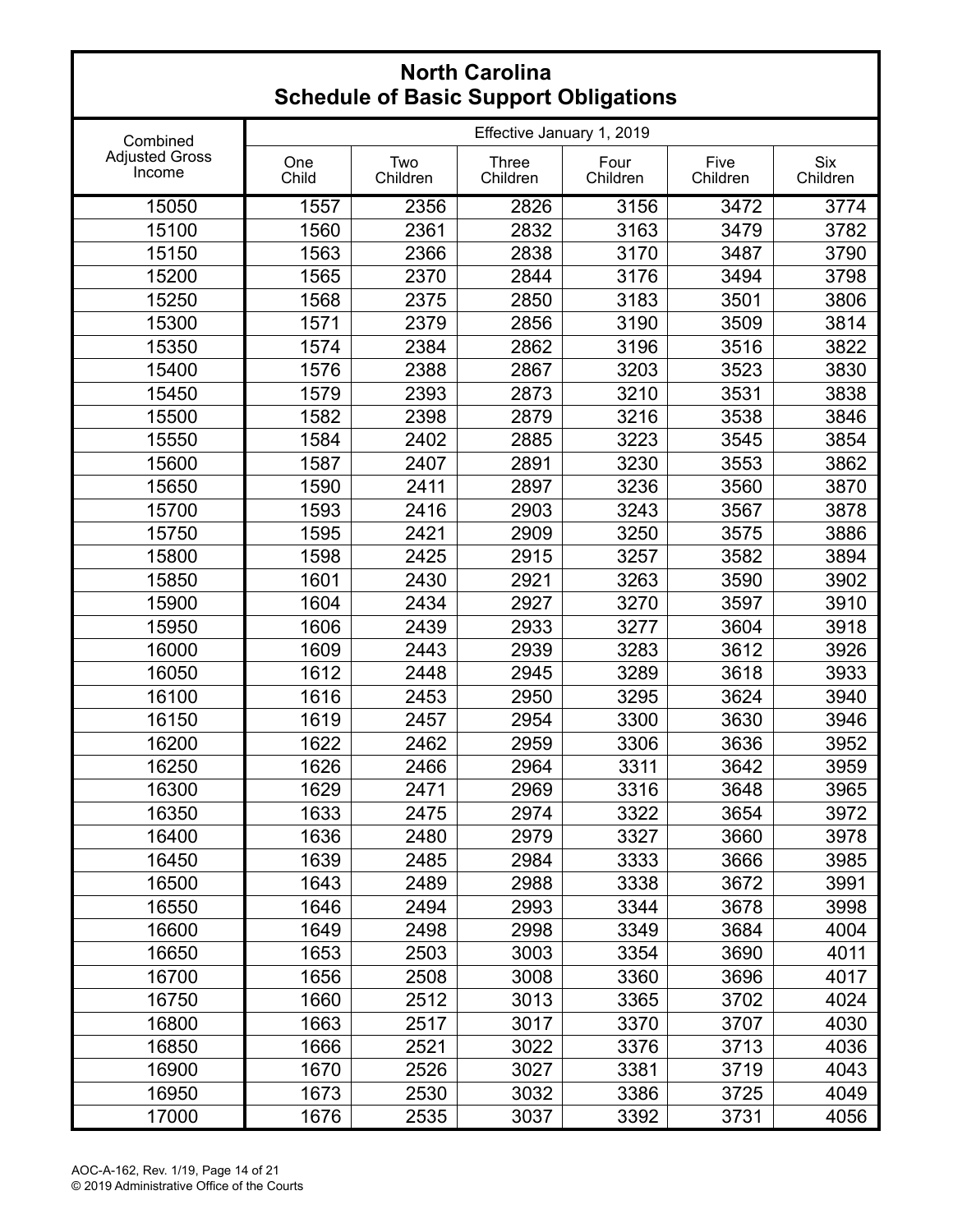| aalo ol Basio Sapport Spilgations |              |                 |                           |                  |                  |                        |  |
|-----------------------------------|--------------|-----------------|---------------------------|------------------|------------------|------------------------|--|
| Combined                          |              |                 | Effective January 1, 2019 |                  |                  |                        |  |
| <b>Adjusted Gross</b><br>Income   | One<br>Child | Two<br>Children | <b>Three</b><br>Children  | Four<br>Children | Five<br>Children | <b>Six</b><br>Children |  |
| 17050                             | 1680         | 2539            | 3041                      | 3397             | 3737             | 4062                   |  |
| 17100                             | 1683         | 2544            | 3046                      | 3403             | 3743             | 4068                   |  |
| 17150                             | 1686         | 2548            | 3051                      | 3408             | 3749             | 4075                   |  |
| 17200                             | 1690         | 2553            | 3056                      | 3413             | 3755             | 4081                   |  |
| 17250                             | 1693         | 2557            | 3060                      | 3419             | 3760             | 4088                   |  |
| 17300                             | 1696         | 2562            | 3065                      | 3424             | 3766             | 4094                   |  |
| 17350                             | 1700         | 2566            | 3070                      | 3429             | 3772             | 4100                   |  |
| 17400                             | 1703         | 2571            | 3075                      | 3435             | 3778             | 4107                   |  |
| 17450                             | 1706         | 2575            | 3080                      | 3440             | 3784             | 4113                   |  |
| 17500                             | 1710         | 2580            | 3084                      | 3445             | 3790             | 4119                   |  |
| 17550                             | 1713         | 2584            | 3089                      | 3451             | 3796             | 4126                   |  |
| 17600                             | 1716         | 2589            | 3094                      | 3456             | 3802             | 4132                   |  |
| 17650                             | 1720         | 2593            | 3099                      | 3461             | 3807             | 4139                   |  |
| 17700                             | 1723         | 2598            | 3103                      | 3466             | 3813             | 4145                   |  |
| 17750                             | 1726         | 2602            | 3108                      | 3472             | 3819             | 4151                   |  |
| 17800                             | 1729         | 2606            | 3112                      | 3477             | 3824             | 4157                   |  |
| 17850                             | 1733         | 2611            | 3117                      | 3482             | 3830             | 4163                   |  |
| 17900                             | 1736         | 2615            | 3122                      | 3487             | 3835             | 4169                   |  |
| 17950                             | 1739         | 2619            | 3126                      | 3492             | 3841             | 4175                   |  |
| 18000                             | 1742         | 2623            | 3131                      | 3497             | 3847             | 4181                   |  |
| 18050                             | 1745         | 2628            | 3135                      | 3502             | 3852             | 4187                   |  |
| 18100                             | 1748         | 2632            | 3140                      | 3507             | 3858             | 4193                   |  |
| 18150                             | 1752         | 2636            | 3144                      | 3512             | 3863             | 4199                   |  |
| 18200                             | 1755         | 2641            | 3149                      | 3517             | 3869             | 4206                   |  |
| 18250                             | 1758         | 2645            | 3153                      | 3522             | 3875             | 4212                   |  |
| 18300                             | 1761         | 2649            | 3158                      | 3527             | 3880             | 4218                   |  |
| 18350                             | 1764         | 2654            | 3162                      | 3532             | 3886             | 4224                   |  |
| 18400                             | 1768         | 2658            | 3167                      | 3538             | 3891             | 4230                   |  |
| 18450                             | 1771         | 2662            | 3172                      | 3543             | 3897             | 4236                   |  |
| 18500                             | 1774         | 2666            | 3176                      | 3548             | 3902             | 4242                   |  |
| 18550                             | 1777         | 2671            | 3181                      | 3553             | 3908             | 4248                   |  |
| 18600                             | 1780         | 2675            | 3185                      | 3558             | 3914             | 4254                   |  |
| 18650                             | 1783         | 2679            | 3190                      | 3563             | 3919             | 4260                   |  |
| 18700                             | 1787         | 2684            | 3194                      | 3568             | 3925             | 4266                   |  |
| 18750                             | 1790         | 2688            | 3199                      | 3573             | 3930             | 4272                   |  |
| 18800                             | 1793         | 2692            | 3203                      | 3578             | 3936             | 4278                   |  |
| 18850                             | 1796         | 2696            | 3208                      | 3583             | 3942             | 4284                   |  |
| 18900                             | 1799         | 2701            | 3212                      | 3588             | 3947             | 4291                   |  |
| 18950                             | 1803         | 2705            | 3217                      | 3593             | 3953             | 4297                   |  |
| 19000                             | 1806         | 2709            | 3222                      | 3598             | 3958             | 4303                   |  |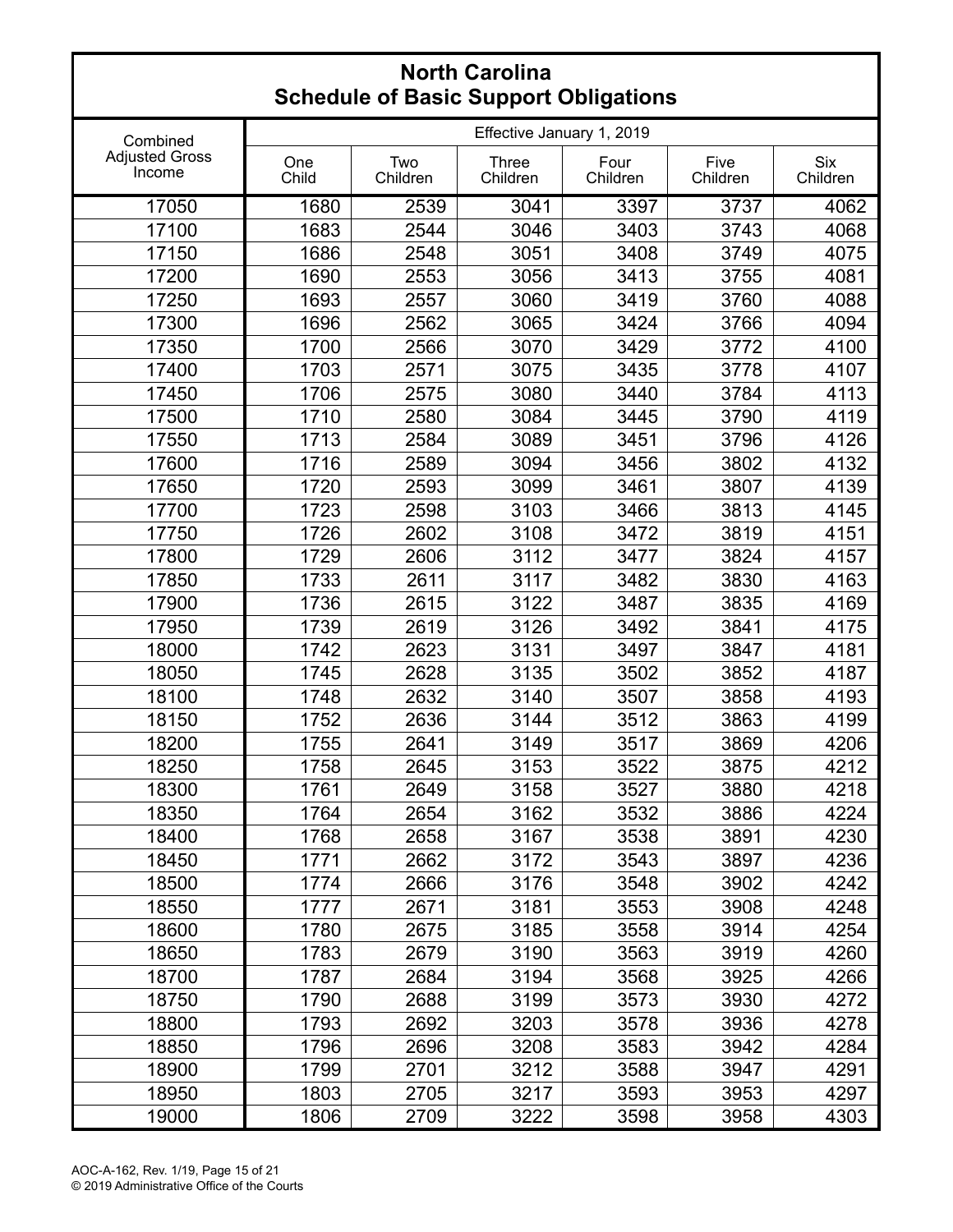|                                 |              |                 | or Basic Sapport Sprigation. |                  |                  |                        |
|---------------------------------|--------------|-----------------|------------------------------|------------------|------------------|------------------------|
| Combined                        |              |                 | Effective January 1, 2019    |                  |                  |                        |
| <b>Adjusted Gross</b><br>Income | One<br>Child | Two<br>Children | <b>Three</b><br>Children     | Four<br>Children | Five<br>Children | <b>Six</b><br>Children |
| 19050                           | 1809         | 2714            | 3226                         | 3604             | 3964             | 4309                   |
| 19100                           | 1812         | 2718            | 3231                         | 3609             | 3969             | 4315                   |
| 19150                           | 1815         | 2722            | 3235                         | 3614             | 3975             | 4321                   |
| 19200                           | 1818         | 2727            | 3240                         | 3619             | 3981             | 4327                   |
| 19250                           | 1822         | 2731            | 3244                         | 3624             | 3986             | 4333                   |
| 19300                           | 1825         | 2735            | 3249                         | 3629             | 3992             | 4339                   |
| 19350                           | 1828         | 2739            | 3253                         | 3634             | 3997             | 4345                   |
| 19400                           | 1831         | 2744            | 3258                         | 3639             | 4003             | 4351                   |
| 19450                           | 1834         | 2748            | 3262                         | 3644             | 4009             | 4357                   |
| 19500                           | 1837         | 2752            | 3267                         | 3649             | 4014             | 4363                   |
| 19550                           | 1841         | 2757            | 3272                         | 3654             | 4020             | 4369                   |
| 19600                           | 1844         | 2761            | 3276                         | 3659             | 4025             | 4376                   |
| 19650                           | 1847         | 2765            | 3281                         | 3664             | 4031             | 4382                   |
| 19700                           | 1850         | 2769            | 3285                         | 3670             | 4036             | 4388                   |
| 19750                           | 1853         | 2774            | 3290                         | 3675             | 4042             | 4394                   |
| 19800                           | 1857         | 2778            | 3294                         | 3680             | 4048             | 4400                   |
| 19850                           | 1860         | 2782            | 3299                         | 3685             | 4053             | 4406                   |
| 19900                           | 1863         | 2787            | 3303                         | 3690             | 4059             | 4412                   |
| 19950                           | 1866         | 2791            | 3308                         | 3695             | 4064             | 4418                   |
| 20000                           | 1869         | 2795            | 3312                         | 3700             | 4070             | 4424                   |
| 20050                           | 1872         | 2799            | 3317                         | 3705             | 4076             | 4430                   |
| 20100                           | 1876         | 2804            | 3322                         | 3710             | 4081             | 4436                   |
| 20150                           | 1879         | 2808            | 3326                         | 3715             | 4087             | 4442                   |
| 20200                           | 1882         | 2812            | 3331                         | 3720             | 4092             | 4448                   |
| 20250                           | 1885         | 2817            | 3335                         | 3725             | 4098             | 4454                   |
| 20300                           | 1888         | 2821            | 3340                         | 3730             | 4103             | 4460                   |
| 20350                           | 1891         | 2825            | 3344                         | 3736             | 4109             | 4467                   |
| 20400                           | 1895         | 2830            | 3349                         | 3741             | 4115             | 4473                   |
| 20450                           | 1898         | 2834            | 3353                         | 3746             | 4120             | 4479                   |
| 20500                           | 1901         | 2838            | 3358                         | 3751             | 4126             | 4485                   |
| 20550                           | 1904         | 2842            | 3362                         | 3756             | 4131             | 4491                   |
| 20600                           | 1907         | 2847            | 3367                         | 3761             | 4137             | 4497                   |
| 20650                           | 1911         | 2851            | 3372                         | 3766             | 4143             | 4503                   |
| 20700                           | 1914         | 2855            | 3376                         | 3771             | 4148             | 4509                   |
| 20750                           | 1917         | 2860            | 3381                         | 3776             | 4154             | 4515                   |
| 20800                           | 1920         | 2864            | 3385                         | 3781             | 4159             | 4521                   |
| 20850                           | 1923         | 2868            | 3390                         | 3786             | 4165             | 4527                   |
| 20900                           | 1926         | 2872            | 3394                         | 3791             | 4171             | 4533                   |
| 20950                           | 1930         | 2877            | 3399                         | 3796             | 4176             | 4539                   |
| 21000                           | 1933         | 2881            | 3403                         | 3802             | 4182             | 4545                   |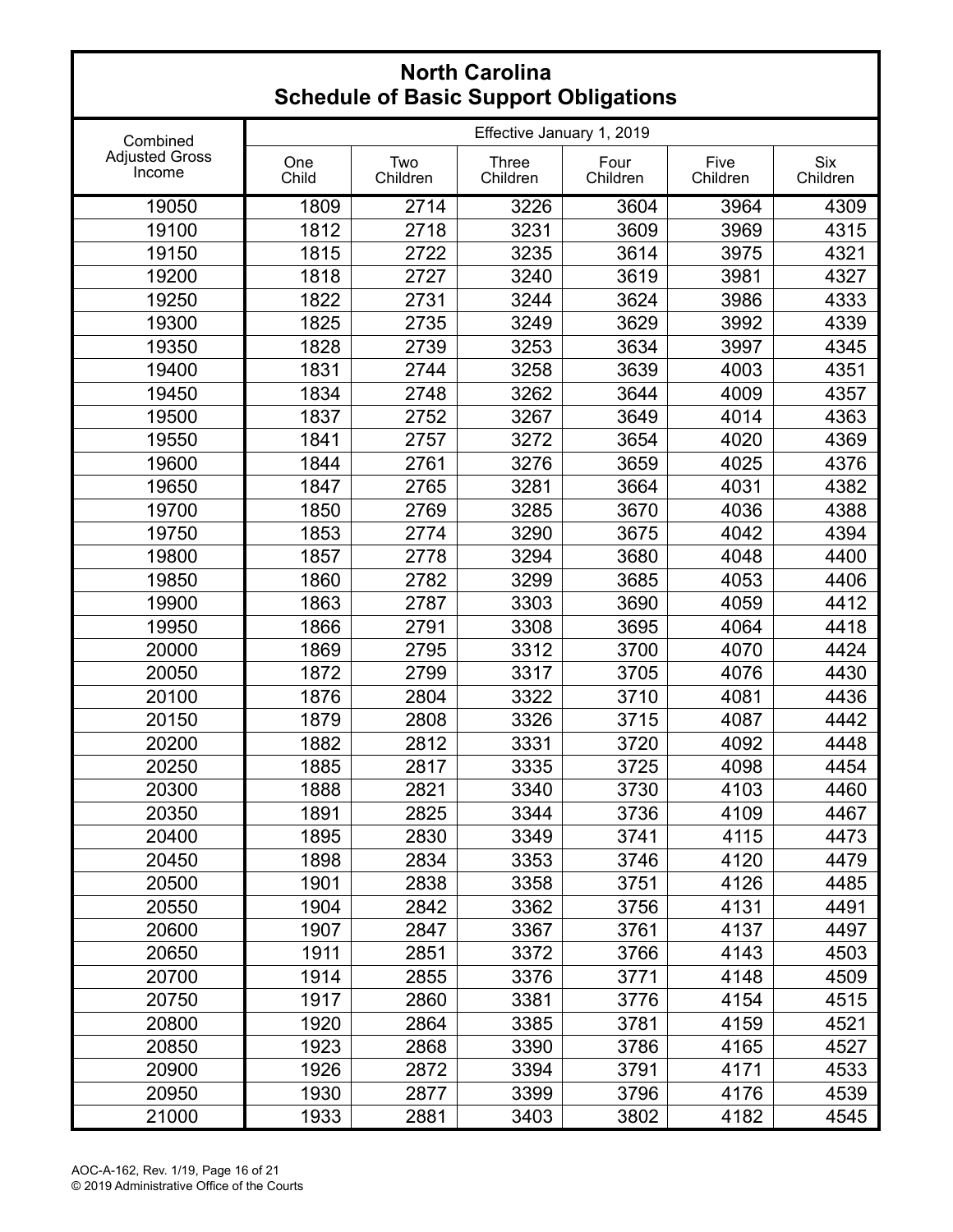|                                 |              |                 | or Baoio Sapport Sprigation |                  |                  |                        |
|---------------------------------|--------------|-----------------|-----------------------------|------------------|------------------|------------------------|
| Combined                        |              |                 | Effective January 1, 2019   |                  |                  |                        |
| <b>Adjusted Gross</b><br>Income | One<br>Child | Two<br>Children | <b>Three</b><br>Children    | Four<br>Children | Five<br>Children | <b>Six</b><br>Children |
| 21050                           | 1936         | 2885            | 3408                        | 3807             | 4187             | 4552                   |
| 21100                           | 1939         | 2890            | 3412                        | 3812             | 4193             | 4558                   |
| 21150                           | 1942         | 2894            | 3417                        | 3817             | 4198             | 4564                   |
| 21200                           | 1946         | 2898            | 3422                        | 3822             | 4204             | 4570                   |
| 21250                           | 1949         | 2902            | 3426                        | 3827             | 4210             | 4576                   |
| 21300                           | 1952         | 2907            | 3431                        | 3832             | 4215             | 4582                   |
| 21350                           | 1955         | 2911            | 3435                        | 3837             | 4221             | 4588                   |
| 21400                           | 1958         | 2915            | 3440                        | 3842             | 4226             | 4594                   |
| 21450                           | 1961         | 2920            | 3444                        | 3847             | 4232             | 4600                   |
| 21500                           | 1965         | 2924            | 3449                        | 3852             | 4238             | 4606                   |
| 21550                           | 1968         | 2928            | 3453                        | 3857             | 4243             | 4612                   |
| 21600                           | 1971         | 2933            | 3458                        | 3862             | 4249             | 4618                   |
| 21650                           | 1974         | 2937            | 3462                        | 3868             | 4254             | 4624                   |
| 21700                           | 1977         | 2941            | 3467                        | 3873             | 4260             | 4630                   |
| 21750                           | 1980         | 2945            | 3472                        | 3878             | 4265             | 4637                   |
| 21800                           | 1984         | 2950            | 3476                        | 3883             | 4271             | 4643                   |
| 21850                           | 1987         | 2954            | 3481                        | 3888             | 4277             | 4649                   |
| 21900                           | 1990         | 2958            | 3485                        | 3893             | 4282             | 4655                   |
| 21950                           | 1993         | 2963            | 3490                        | 3898             | 4288             | 4661                   |
| 22000                           | 1996         | 2967            | 3494                        | 3903             | 4293             | 4667                   |
| 22050                           | 2000         | 2971            | 3499                        | 3908             | 4299             | 4673                   |
| 22100                           | 2003         | 2975            | 3503                        | 3913             | 4305             | 4679                   |
| 22150                           | 2006         | 2980            | 3508                        | 3918             | 4310             | 4685                   |
| 22200                           | 2009         | 2984            | 3512                        | 3923             | 4316             | 4691                   |
| 22250                           | 2012         | 2988            | 3517                        | 3928             | 4321             | 4697                   |
| 22300                           | 2015         | 2993            | 3521                        | 3934             | 4327             | 4703                   |
| 22350                           | 2019         | 2997            | 3526                        | 3939             | 4332             | 4709                   |
| 22400                           | 2022         | 3001            | 3531                        | 3944             | 4338             | 4715                   |
| 22450                           | 2025         | 3005            | 3535                        | 3949             | 4344             | 4722                   |
| 22500                           | 2028         | 3010            | 3540                        | 3954             | 4349             | 4728                   |
| 22550                           | 2031         | 3014            | 3544                        | 3959             | 4355             | 4734                   |
| 22600                           | 2035         | 3018            | 3549                        | 3964             | 4360             | 4740                   |
| 22650                           | 2038         | 3023            | 3553                        | 3969             | 4366             | 4746                   |
| 22700                           | 2041         | 3027            | 3558                        | 3974             | 4372             | 4752                   |
| 22750                           | 2044         | 3031            | 3562                        | 3979             | 4377             | 4758                   |
| 22800                           | 2047         | 3036            | 3567                        | 3984             | 4383             | 4764                   |
| 22850                           | 2050         | 3040            | 3571                        | 3989             | 4388             | 4770                   |
| 22900                           | 2054         | 3044            | 3576                        | 3994             | 4394             | 4776                   |
| 22950                           | 2057         | 3048            | 3581                        | 4000             | 4399             | 4782                   |
| 23000                           | 2060         | 3053            | 3585                        | 4005             | 4405             | 4788                   |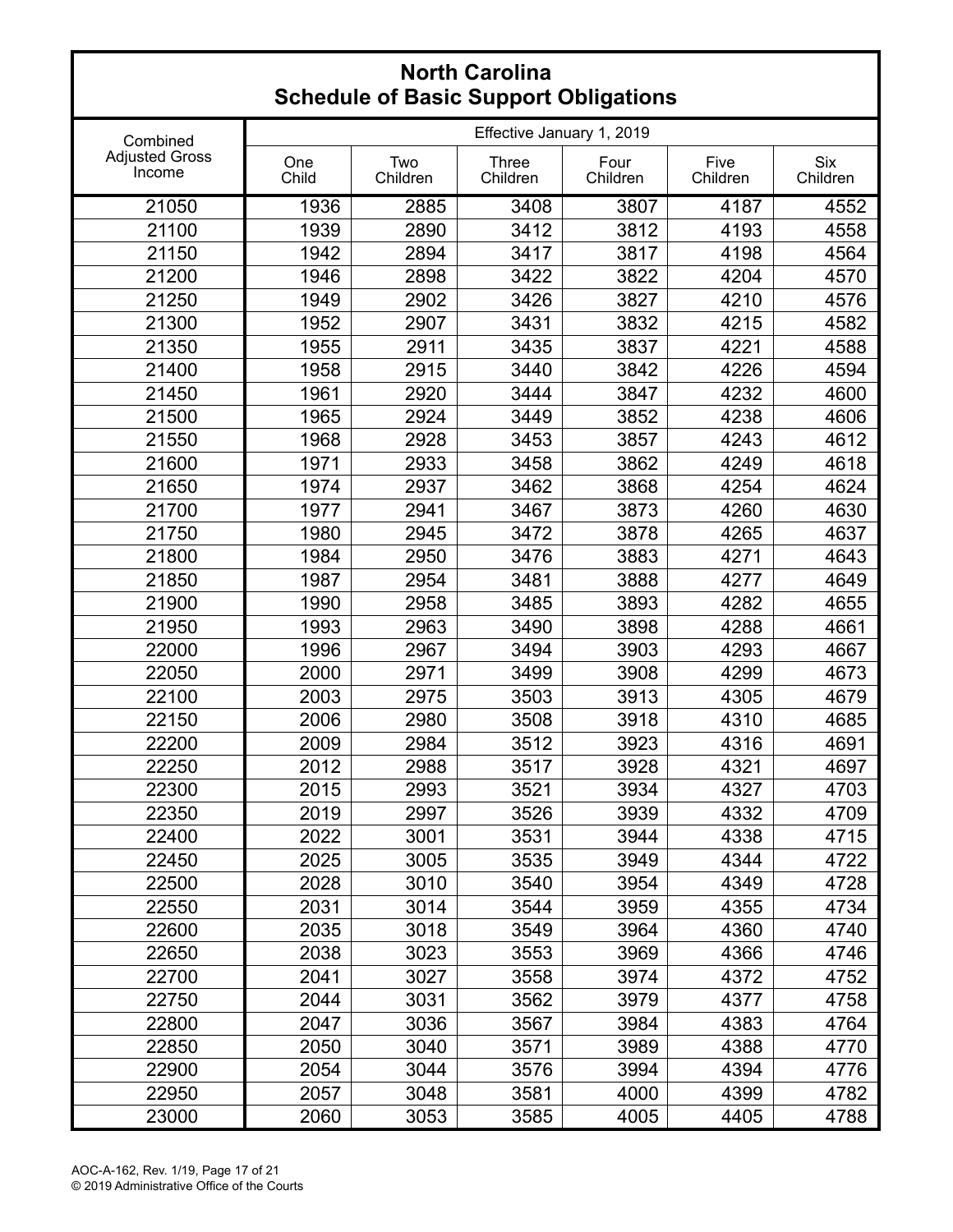|                                 |              |                 | or Basic Sapport Sprigation. |                  |                  |                        |
|---------------------------------|--------------|-----------------|------------------------------|------------------|------------------|------------------------|
| Combined                        |              |                 | Effective January 1, 2019    |                  |                  |                        |
| <b>Adjusted Gross</b><br>Income | One<br>Child | Two<br>Children | <b>Three</b><br>Children     | Four<br>Children | Five<br>Children | <b>Six</b><br>Children |
| 23050                           | 2063         | 3057            | 3590                         | 4010             | 4411             | 4794                   |
| 23100                           | 2066         | 3061            | 3594                         | 4015             | 4416             | 4800                   |
| 23150                           | 2069         | 3066            | 3599                         | 4020             | 4422             | 4806                   |
| 23200                           | 2073         | 3070            | 3603                         | 4025             | 4427             | 4813                   |
| 23250                           | 2076         | 3074            | 3608                         | 4030             | 4433             | 4819                   |
| 23300                           | 2079         | 3078            | 3612                         | 4035             | 4439             | 4825                   |
| 23350                           | 2082         | 3083            | 3617                         | 4040             | 4444             | 4831                   |
| 23400                           | 2085         | 3087            | 3621                         | 4045             | 4450             | 4837                   |
| 23450                           | 2089         | 3091            | 3626                         | 4050             | 4455             | 4843                   |
| 23500                           | 2092         | 3096            | 3631                         | 4055             | 4461             | 4849                   |
| 23550                           | 2095         | 3100            | 3635                         | 4060             | 4466             | 4855                   |
| 23600                           | 2098         | 3104            | 3640                         | 4066             | 4472             | 4861                   |
| 23650                           | 2101         | 3108            | 3644                         | 4071             | 4478             | 4867                   |
| 23700                           | 2104         | 3113            | 3649                         | 4076             | 4483             | 4873                   |
| 23750                           | 2108         | 3117            | 3653                         | 4081             | 4489             | 4879                   |
| 23800                           | 2111         | 3121            | 3658                         | 4086             | 4494             | 4885                   |
| 23850                           | 2114         | 3126            | 3662                         | 4091             | 4500             | 4891                   |
| 23900                           | 2117         | 3130            | 3667                         | 4096             | 4506             | 4898                   |
| 23950                           | 2120         | 3134            | 3671                         | 4101             | 4511             | 4904                   |
| 24000                           | 2123         | 3139            | 3676                         | 4106             | 4517             | 4910                   |
| 24050                           | 2127         | 3143            | 3681                         | 4111             | 4522             | 4916                   |
| 24100                           | 2130         | 3147            | 3685                         | 4116             | 4528             | 4922                   |
| 24150                           | 2133         | 3151            | 3690                         | 4121             | 4533             | 4928                   |
| 24200                           | 2136         | 3156            | 3694                         | 4126             | 4539             | 4934                   |
| 24250                           | 2139         | 3160            | 3699                         | 4132             | 4545             | 4940                   |
| 24300                           | 2143         | 3164            | 3703                         | 4137             | 4550             | 4946                   |
| 24350                           | 2146         | 3169            | 3708                         | 4142             | 4556             | 4952                   |
| 24400                           | 2149         | 3173            | 3712                         | 4147             | 4561             | 4958                   |
| 24450                           | 2152         | 3177            | 3717                         | 4152             | 4567             | 4964                   |
| 24500                           | 2155         | 3181            | 3721                         | 4157             | 4573             | 4970                   |
| 24550                           | 2158         | 3186            | 3726                         | 4162             | 4578             | 4976                   |
| 24600                           | 2162         | 3190            | 3731                         | 4167             | 4584             | 4983                   |
| 24650                           | 2165         | 3194            | 3735                         | 4172             | 4589             | 4989                   |
| 24700                           | 2168         | 3199            | 3740                         | 4177             | 4595             | 4995                   |
| 24750                           | 2171         | 3203            | 3744                         | 4182             | 4600             | 5001                   |
| 24800                           | 2174         | 3207            | 3749                         | 4187             | 4606             | 5007                   |
| 24850                           | 2178         | 3211            | 3753                         | 4192             | 4612             | 5013                   |
| 24900                           | 2181         | 3216            | 3758                         | 4198             | 4617             | 5019                   |
| 24950                           | 2184         | 3220            | 3762                         | 4203             | 4623             | 5025                   |
| 25000                           | 2187         | 3224            | 3767                         | 4208             | 4628             | 5031                   |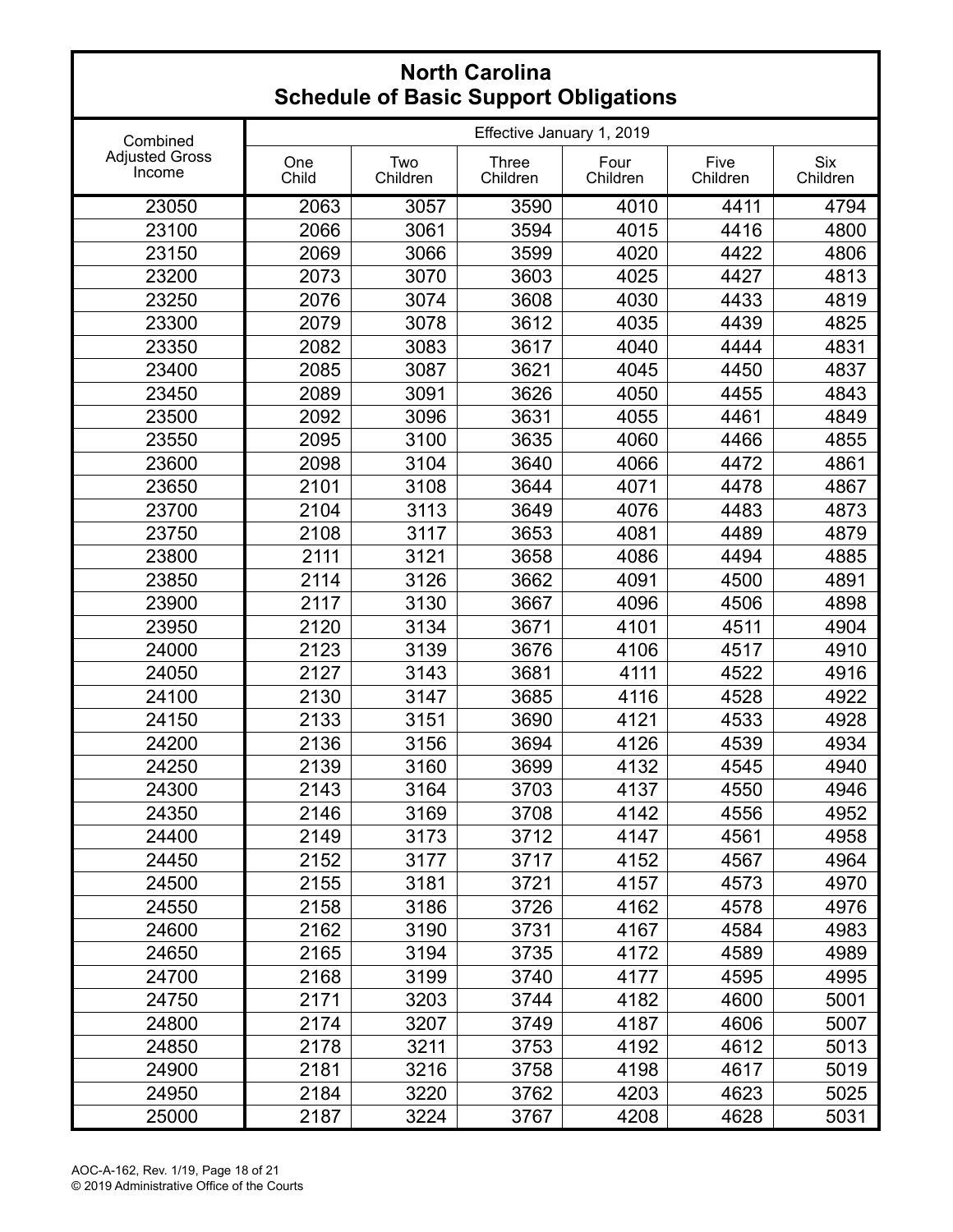|                                 |                           | aalo ol Basio Sapport Spilgations |                          |                  |                  |                        |  |
|---------------------------------|---------------------------|-----------------------------------|--------------------------|------------------|------------------|------------------------|--|
| Combined                        | Effective January 1, 2019 |                                   |                          |                  |                  |                        |  |
| <b>Adjusted Gross</b><br>Income | One<br>Child              | Two<br>Children                   | <b>Three</b><br>Children | Four<br>Children | Five<br>Children | <b>Six</b><br>Children |  |
| 25050                           | 2190                      | 3229                              | 3771                     | 4213             | 4634             | 5037                   |  |
| 25100                           | 2193                      | 3233                              | 3776                     | 4218             | 4640             | 5043                   |  |
| 25150                           | 2197                      | 3237                              | 3781                     | 4223             | 4645             | 5049                   |  |
| 25200                           | 2200                      | 3242                              | 3785                     | 4228             | 4651             | 5055                   |  |
| 25250                           | 2203                      | 3246                              | 3790                     | 4233             | 4656             | 5061                   |  |
| 25300                           | 2206                      | 3250                              | 3794                     | 4238             | 4662             | 5068                   |  |
| 25350                           | 2209                      | 3254                              | 3799                     | 4243             | 4668             | 5074                   |  |
| 25400                           | 2212                      | 3259                              | 3803                     | 4248             | 4673             | 5080                   |  |
| 25450                           | 2216                      | 3263                              | 3808                     | 4253             | 4679             | 5086                   |  |
| 25500                           | 2219                      | 3267                              | 3812                     | 4258             | 4684             | 5092                   |  |
| 25550                           | 2222                      | 3272                              | 3817                     | 4263             | 4690             | 5098                   |  |
| 25600                           | 2225                      | 3276                              | 3821                     | 4269             | 4695             | 5104                   |  |
| 25650                           | 2228                      | 3280                              | 3826                     | 4274             | 4701             | 5110                   |  |
| 25700                           | 2232                      | 3284                              | 3831                     | 4279             | 4707             | 5116                   |  |
| 25750                           | 2235                      | 3289                              | 3835                     | 4284             | 4712             | 5122                   |  |
| 25800                           | 2238                      | 3293                              | 3840                     | 4289             | 4718             | 5128                   |  |
| 25850                           | 2241                      | 3297                              | 3844                     | 4294             | 4723             | 5134                   |  |
| 25900                           | 2244                      | 3302                              | 3849                     | 4299             | 4729             | 5140                   |  |
| 25950                           | 2247                      | 3306                              | 3853                     | 4304             | 4735             | 5146                   |  |
| 26000                           | 2251                      | 3310                              | 3858                     | 4309             | 4740             | 5152                   |  |
| 26050                           | 2254                      | 3314                              | 3862                     | 4314             | 4746             | 5159                   |  |
| 26100                           | 2257                      | 3319                              | 3867                     | 4319             | 4751             | 5165                   |  |
| 26150                           | 2260                      | 3323                              | 3871                     | 4324             | 4757             | 5171                   |  |
| 26200                           | 2263                      | 3327                              | 3876                     | 4329             | 4762             | 5177                   |  |
| 26250                           | 2267                      | 3332                              | 3881                     | 4335             | 4768             | 5183                   |  |
| 26300                           | 2270                      | 3336                              | 3885                     | 4340             | 4774             | 5189                   |  |
| 26350                           | 2273                      | 3340                              | 3890                     | 4345             | 4779             | 5195                   |  |
| 26400                           | 2276                      | 3345                              | 3894                     | 4350             | 4785             | 5201                   |  |
| 26450                           | 2279                      | 3349                              | 3899                     | 4355             | 4790             | 5207                   |  |
| 26500                           | 2282                      | 3353                              | 3903                     | 4360             | 4796             | 5213                   |  |
| 26550                           | 2286                      | 3357                              | 3908                     | 4365             | 4802             | 5219                   |  |
| 26600                           | 2289                      | 3362                              | 3912                     | 4370             | 4807             | 5225                   |  |
| 26650                           | 2292                      | 3366                              | 3917                     | 4375             | 4813             | 5231                   |  |
| 26700                           | 2295                      | 3370                              | 3921                     | 4380             | 4818             | 5237                   |  |
| 26750                           | 2298                      | 3375                              | 3926                     | 4385             | 4824             | 5244                   |  |
| 26800                           | 2301                      | 3379                              | 3931                     | 4390             | 4829             | 5250                   |  |
| 26850                           | 2305                      | 3383                              | 3935                     | 4395             | 4835             | 5256                   |  |
| 26900                           | 2308                      | 3387                              | 3940                     | 4401             | 4841             | 5262                   |  |
| 26950                           | 2311                      | 3392                              | 3944                     | 4406             | 4846             | 5268                   |  |
| 27000                           | 2314                      | 3396                              | 3949                     | 4411             | 4852             | 5274                   |  |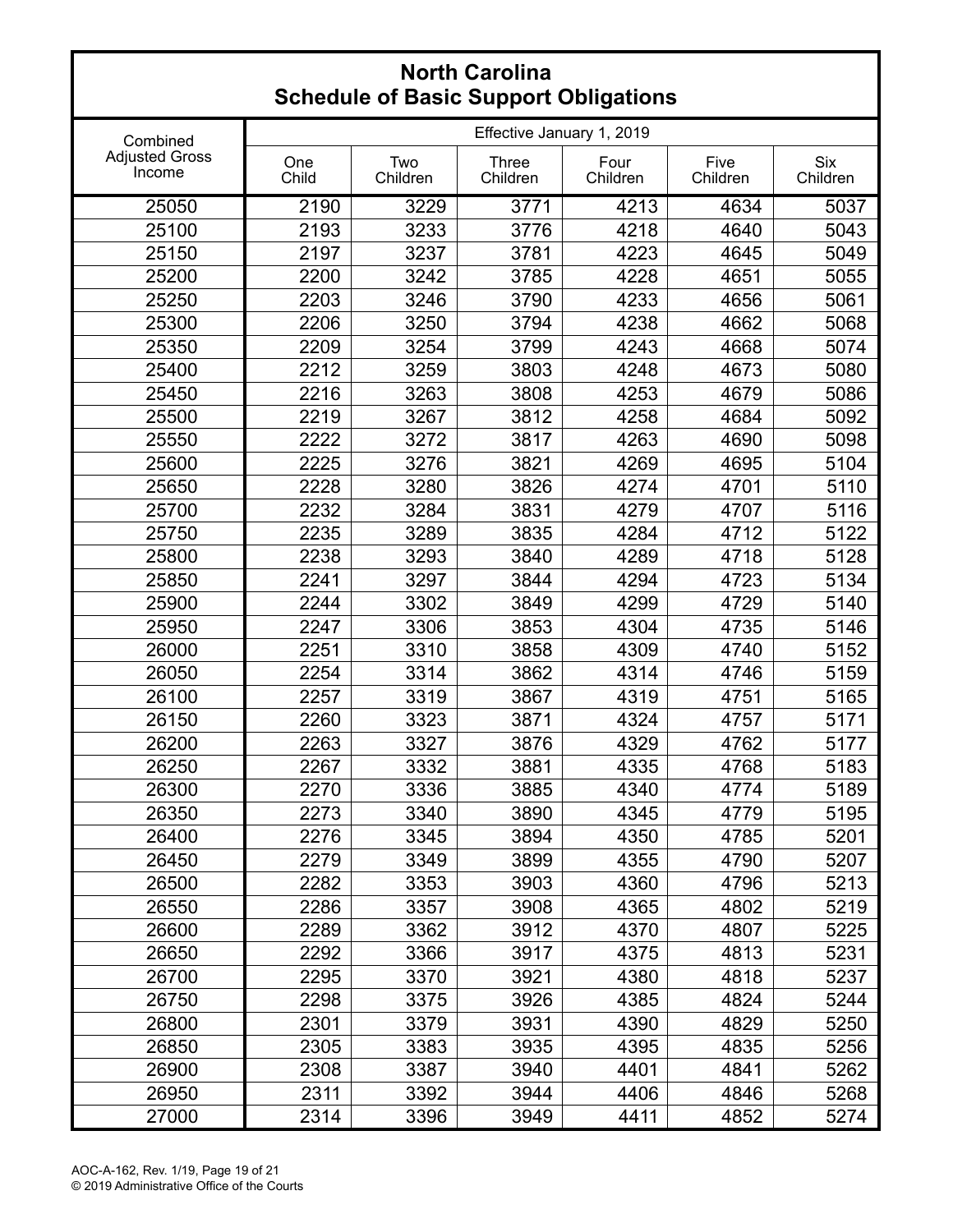|                                 |                           |                 | or Baoio Sapport Sprigations |                  |                  |                        |  |
|---------------------------------|---------------------------|-----------------|------------------------------|------------------|------------------|------------------------|--|
| Combined                        | Effective January 1, 2019 |                 |                              |                  |                  |                        |  |
| <b>Adjusted Gross</b><br>Income | One<br>Child              | Two<br>Children | <b>Three</b><br>Children     | Four<br>Children | Five<br>Children | <b>Six</b><br>Children |  |
| 27050                           | 2317                      | 3400            | 3953                         | 4416             | 4857             | 5280                   |  |
| 27100                           | 2321                      | 3405            | 3958                         | 4421             | 4863             | 5286                   |  |
| 27150                           | 2324                      | 3409            | 3962                         | 4426             | 4869             | 5292                   |  |
| 27200                           | 2327                      | 3413            | 3967                         | 4431             | 4874             | 5298                   |  |
| 27250                           | 2330                      | 3417            | 3971                         | 4436             | 4880             | 5304                   |  |
| 27300                           | 2333                      | 3422            | 3976                         | 4441             | 4885             | 5310                   |  |
| 27350                           | 2336                      | 3426            | 3981                         | 4446             | 4891             | 5316                   |  |
| 27400                           | 2340                      | 3430            | 3985                         | 4451             | 4896             | 5322                   |  |
| 27450                           | 2343                      | 3435            | 3990                         | 4456             | 4902             | 5329                   |  |
| 27500                           | 2346                      | 3439            | 3994                         | 4461             | 4908             | 5335                   |  |
| 27550                           | 2349                      | 3443            | 3999                         | 4467             | 4913             | 5341                   |  |
| 27600                           | 2352                      | 3448            | 4003                         | 4472             | 4919             | 5347                   |  |
| 27650                           | 2355                      | 3452            | 4008                         | 4477             | 4924             | 5353                   |  |
| 27700                           | 2359                      | 3456            | 4012                         | 4482             | 4930             | 5359                   |  |
| 27750                           | 2362                      | 3460            | 4017                         | 4487             | 4936             | 5365                   |  |
| 27800                           | 2365                      | 3465            | 4021                         | 4492             | 4941             | 5371                   |  |
| 27850                           | 2368                      | 3469            | 4026                         | 4497             | 4947             | 5377                   |  |
| 27900                           | 2371                      | 3473            | 4031                         | 4502             | 4952             | 5383                   |  |
| 27950                           | 2375                      | 3478            | 4035                         | 4507             | 4958             | 5389                   |  |
| 28000                           | 2378                      | 3482            | 4040                         | 4512             | 4963             | 5395                   |  |
| 28050                           | 2381                      | 3486            | 4044                         | 4517             | 4969             | 5401                   |  |
| 28100                           | 2384                      | 3490            | 4049                         | 4522             | 4975             | 5407                   |  |
| 28150                           | 2387                      | 3495            | 4053                         | 4527             | 4980             | 5414                   |  |
| 28200                           | 2390                      | 3499            | 4058                         | 4533             | 4986             | 5420                   |  |
| 28250                           | 2394                      | 3503            | 4062                         | 4538             | 4991             | 5426                   |  |
| 28300                           | 2397                      | 3508            | 4067                         | 4543             | 4997             | 5432                   |  |
| 28350                           | 2400                      | 3512            | 4071                         | 4548             | 5003             | 5438                   |  |
| 28400                           | 2403                      | 3516            | 4076                         | 4553             | 5008             | 5444                   |  |
| 28450                           | 2406                      | 3520            | 4081                         | 4558             | 5014             | 5450                   |  |
| 28500                           | 2410                      | 3525            | 4085                         | 4563             | 5019             | 5456                   |  |
| 28550                           | 2413                      | 3529            | 4090                         | 4568             | 5025             | 5462                   |  |
| 28600                           | 2416                      | 3533            | 4094                         | 4573             | 5030             | 5468                   |  |
| 28650                           | 2419                      | 3538            | 4099                         | 4578             | 5036             | 5474                   |  |
| 28700                           | 2422                      | 3542            | 4103                         | 4583             | 5042             | 5480                   |  |
| 28750                           | 2425                      | 3546            | 4108                         | 4588             | 5047             | 5486                   |  |
| 28800                           | 2429                      | 3551            | 4112                         | 4593             | 5053             | 5492                   |  |
| 28850                           | 2432                      | 3555            | 4117                         | 4599             | 5058             | 5499                   |  |
| 28900                           | 2435                      | 3559            | 4121                         | 4604             | 5064             | 5505                   |  |
| 28950                           | 2438                      | 3563            | 4126                         | 4609             | 5070             | 5511                   |  |
| 29000                           | 2441                      | 3568            | 4131                         | 4614             | 5075             | 5517                   |  |